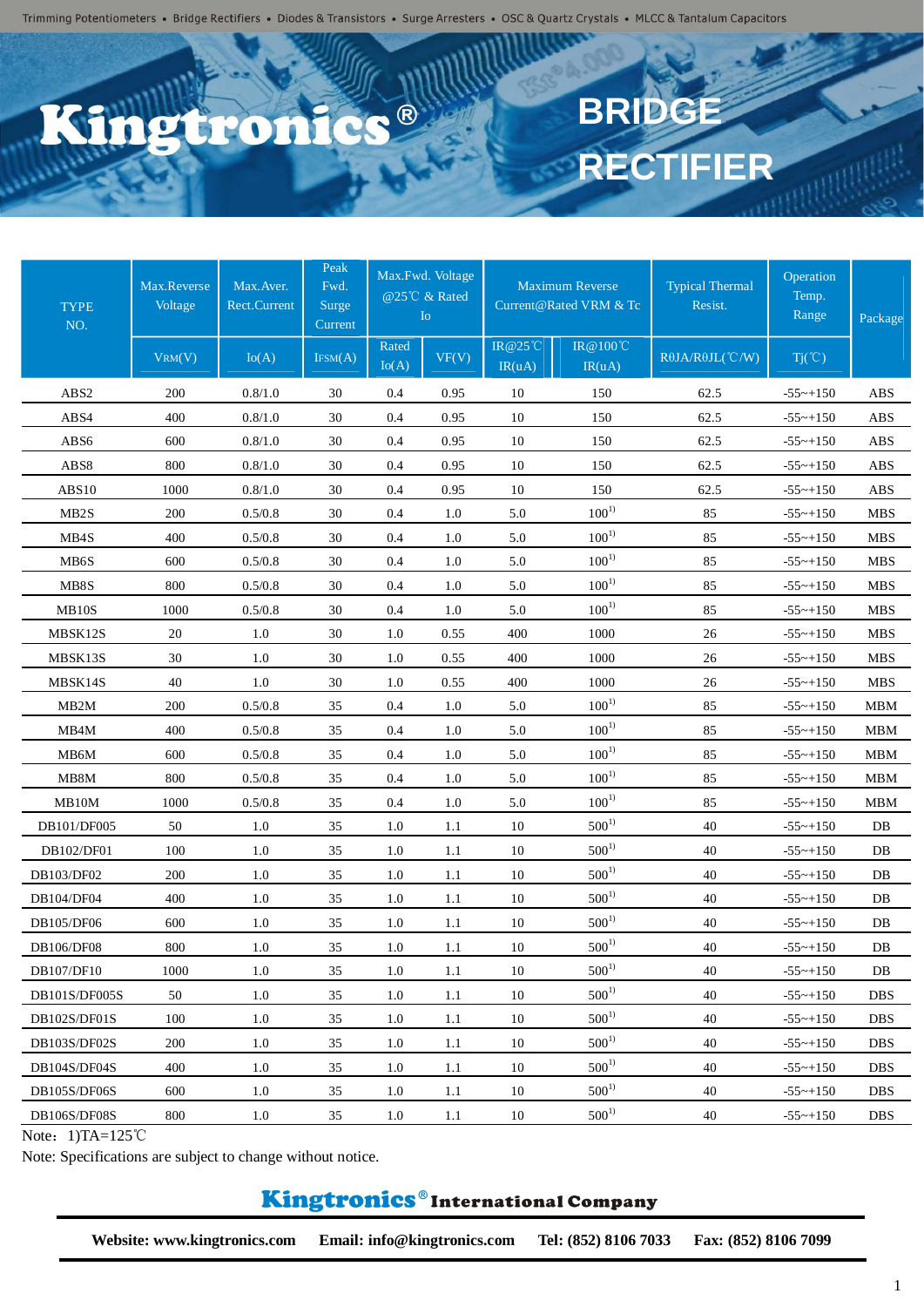## C.S.® 6120

# **BRIDGE RECTIFIER**

| <b>TYPE</b><br>NO. | Max.Reverse<br>Voltage<br>VRM(V) | Max.Aver.<br><b>Rect.Current</b><br>Io(A) | Peak<br>Fwd.<br>Surge<br>Current<br>IFSM(A) | Max.Fwd.<br>Voltage<br>@25°C & Rated<br>I <sub>O</sub><br>Rated | VF(V)   | IR@25°C | <b>Maximum Reverse</b><br>Current@Rated VRM &<br>Tc<br>IR@100°C | <b>Typical Thermal</b><br>Resist.<br>RθJA/RθJL(°C/W) | Operation<br>Temp.<br>Range<br>$Tj(\degree C)$ | Package    |
|--------------------|----------------------------------|-------------------------------------------|---------------------------------------------|-----------------------------------------------------------------|---------|---------|-----------------------------------------------------------------|------------------------------------------------------|------------------------------------------------|------------|
|                    |                                  |                                           |                                             | Io(A)                                                           |         | IR(uA)  | IR(uA)                                                          |                                                      |                                                |            |
| <b>DB103G</b>      | 200                              | 1.0                                       | 60                                          | 1.0                                                             | 1.1     | 10      | 500                                                             | 40                                                   | $-55 - +150$                                   | DB         |
| <b>DB104G</b>      | 400                              | 1.0                                       | 60                                          | 1.0                                                             | 1.1     | 10      | 500                                                             | 40                                                   | $-55 - +150$                                   | DB         |
| <b>DB105G</b>      | 600                              | 1.0                                       | 60                                          | 1.0                                                             | 1.1     | 10      | 500                                                             | 40                                                   | $-55$ ~+150                                    | $DB$       |
| <b>DB106G</b>      | 800                              | 1.0                                       | 60                                          | 1.0                                                             | 1.1     | 10      | 500                                                             | 40                                                   | $-55$ ~+150                                    | DB         |
| <b>DB107G</b>      | 1000                             | 1.0                                       | 60                                          | 1.0                                                             | 1.1     | 10      | 500                                                             | 40                                                   | $-55$ ~+150                                    | DB         |
| DB151              | 50                               | 1.5                                       | 60                                          | 1.5                                                             | 1.1     | 5.0     | $500^{1}$                                                       | 40                                                   | $-55$ ~+150                                    | $DB$       |
| DB152              | 100                              | 1.5                                       | 60                                          | 1.5                                                             | 1.1     | 5.0     | $500^{1}$                                                       | 40                                                   | $-55$ ~+150                                    | DB         |
| DB153              | 200                              | 1.5                                       | 60                                          | 1.5                                                             | 1.1     | 5.0     | $500^{1}$                                                       | 40                                                   | $-55 - +150$                                   | $DB$       |
| DB154              | 400                              | 1.5                                       | 60                                          | 1.5                                                             | 1.1     | 5.0     | $500^{1}$                                                       | 40                                                   | $-55$ ~+150                                    | $DB$       |
| DB155              | 600                              | 1.5                                       | 60                                          | 1.5                                                             | 1.1     | 5.0     | $500^{1}$                                                       | 40                                                   | $-55 - +150$                                   | $DB$       |
| DB156              | 800                              | 1.5                                       | 60                                          | 1.5                                                             | 1.1     | 5.0     | $500^{1}$                                                       | 40                                                   | $-55$ ~+150                                    | $DB$       |
| DB157              | 1000                             | 1.5                                       | 60                                          | 1.5                                                             | 1.1     | 5.0     | $500^{1}$                                                       | 40                                                   | $-55$ ~+150                                    | DB         |
| <b>DB151S</b>      | 50                               | 1.5                                       | 60                                          | 1.5                                                             | 1.1     | 5.0     | $500^{1}$                                                       | 40                                                   | $-55 - +150$                                   | <b>DBS</b> |
| <b>DB152S</b>      | 100                              | 1.5                                       | 60                                          | 1.5                                                             | 1.1     | 5.0     | $500^{1}$                                                       | 40                                                   | $-55 - +150$                                   | <b>DBS</b> |
| <b>DB153S</b>      | 200                              | 1.5                                       | 60                                          | 1.5                                                             | 1.1     | 5.0     | $500^{1}$                                                       | 40                                                   | $-55$ ~+150                                    | <b>DBS</b> |
| <b>DB154S</b>      | 400                              | 1.5                                       | 60                                          | 1.5                                                             | 1.1     | 5.0     | $500^{1}$                                                       | 40                                                   | $-55$ ~+150                                    | <b>DBS</b> |
| <b>DB155S</b>      | 600                              | 1.5                                       | 60                                          | 1.5                                                             | 1.1     | 5.0     | $500^{1}$                                                       | 40                                                   | $-55$ ~+150                                    | <b>DBS</b> |
| <b>DB156S</b>      | 800                              | 1.5                                       | 60                                          | 1.5                                                             | 1.1     | 5.0     | $500^{1}$                                                       | 40                                                   | $-55$ ~+150                                    | <b>DBS</b> |
| <b>DB157S</b>      | 1000                             | 1.5                                       | 60                                          | 1.5                                                             | 1.1     | 5.0     | 500                                                             | 40                                                   | $-55$ ~+150                                    | <b>DBS</b> |
| W005               | 50                               | 1.0                                       | 30                                          | 1.5                                                             | 1.0     | 10      | 500                                                             | 36                                                   | $-55 - +125$                                   | <b>WOB</b> |
| W01                | 100                              | 1.0                                       | 30                                          | 1.5                                                             | 1.0     | 10      | 500                                                             | 36                                                   | $-55$ ~+125                                    | <b>WOB</b> |
| W02                | 200                              | 1.0                                       | 30                                          | 1.5                                                             | 1.0     | 10      | 500                                                             | 36                                                   | $-55 - +125$                                   | <b>WOB</b> |
| W04                | 400                              | 1.0                                       | 30                                          | 1.5                                                             | 1.0     | 10      | 500                                                             | 36                                                   | $-55$ ~ $+125$                                 | <b>WOB</b> |
| W06                | 600                              | 1.0                                       | 30                                          | 1.5                                                             | 1.0     | 10      | 500                                                             | 36                                                   | $-55$ ~+125                                    | <b>WOB</b> |
| W08                | 800                              | 1.0                                       | 30                                          | 1.5                                                             | 1.0     | 10      | 500                                                             | 36                                                   | $-55$ ~ $+125$                                 | <b>WOB</b> |
| W10                | 1000                             | 1.0                                       | 30                                          | 1.5                                                             | $1.0\,$ | 10      | 500                                                             | 36                                                   | $-55$ ~ $+125$                                 | <b>WOB</b> |
| RB151              | 50                               | 1.5                                       | 35                                          | 1.0                                                             | 1.0     | 10      | 500                                                             | 36                                                   | $-55$ ~ $+125$                                 | <b>WOB</b> |
| <b>RB152</b>       | 100                              | 1.5                                       | 35                                          | 1.0                                                             | 1.0     | 10      | 500                                                             | 36                                                   | $-55 - +125$                                   | <b>WOB</b> |
| <b>RB153</b>       | 200                              | 1.5                                       | 35                                          | 1.0                                                             | 1.0     | 10      | 500                                                             | 36                                                   | $-55$ ~ $+125$                                 | <b>WOB</b> |
| RB154              | 400                              | 1.5                                       | 35                                          | 1.0                                                             | 1.0     | 10      | 500                                                             | 36                                                   | $-55$ ~+125                                    | <b>WOB</b> |
| <b>RB155</b>       | 600                              | 1.5                                       | 35                                          | 1.0                                                             | 1.0     | 10      | 500                                                             | 36                                                   | $-55$ ~ $+125$                                 | <b>WOB</b> |

Note:  $1)TA=125°C$ 

Note: Specifications are subject to change without notice.

## Kingtronics®International Company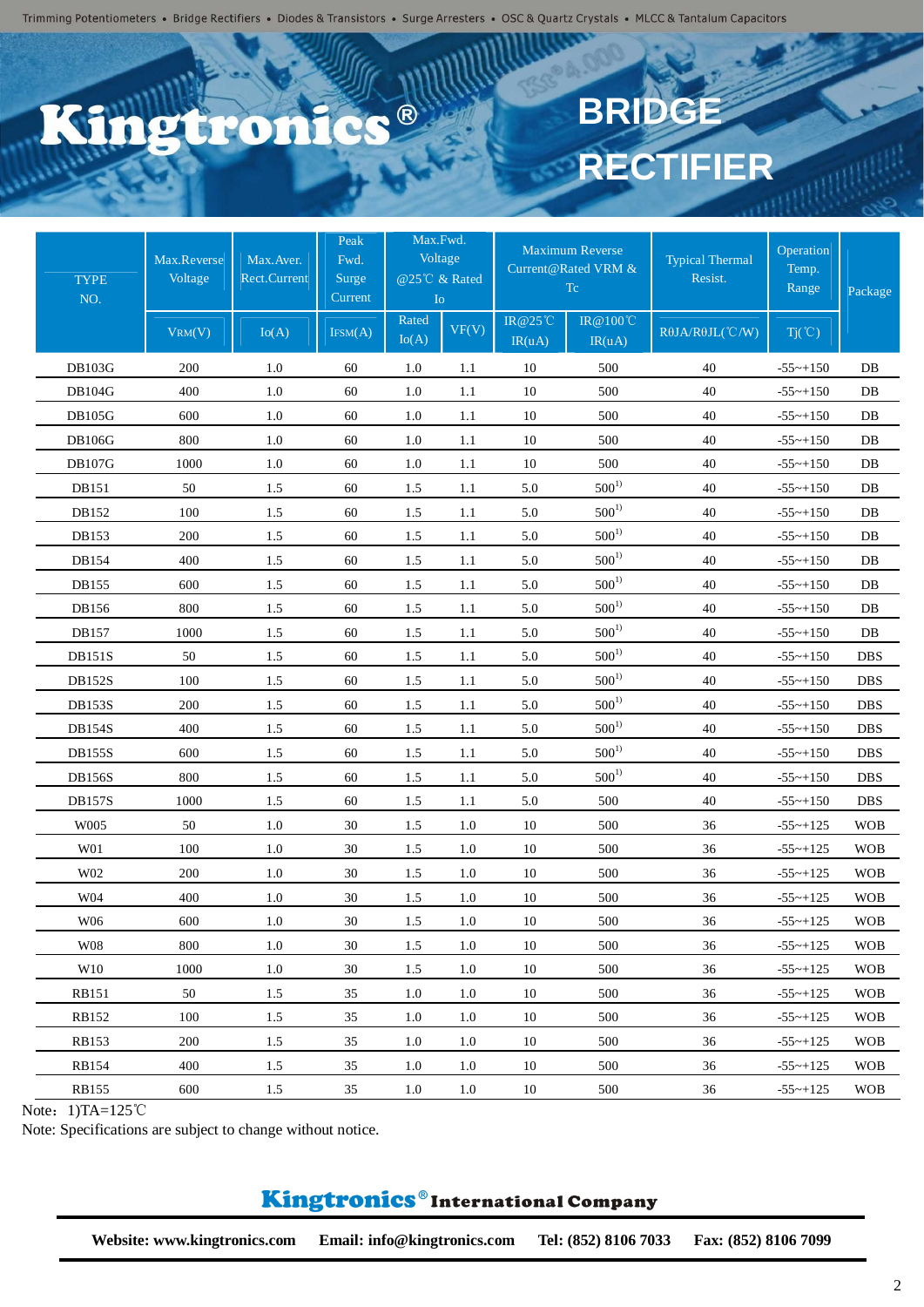### CS<sup>®</sup> 6120

# **BRIDGE RECTIFIER**

| <b>TYPE</b><br>NO. | Max.Reverse<br>Voltage<br>VRM(V) | Max. Aver.<br><b>Rect.Current</b><br>Io(A) | Peak<br>Fwd.<br>Surge<br>Current<br>IFSM(A) | Max.Fwd.<br>Voltage<br>@25℃ & Rated<br>Io<br>Rated<br>Io(A) | VF(V)   | <b>IR@25°C</b><br>IR(uA) | <b>Maximum Reverse</b><br>Current@Rated VRM &<br>Tc<br><b>IR@100°C</b><br>IR(uA) | <b>Typical Thermal</b><br>Resist.<br>RθJA/RθJL(°C/W) | Operation<br>Temp.<br>Range<br>$Tj(\degree C)$ | Package    |
|--------------------|----------------------------------|--------------------------------------------|---------------------------------------------|-------------------------------------------------------------|---------|--------------------------|----------------------------------------------------------------------------------|------------------------------------------------------|------------------------------------------------|------------|
| <b>RB156</b>       | 800                              | 1.5                                        | 35                                          | 1.0                                                         | 1.0     | 10                       | 500                                                                              | 36                                                   | $-55$ ~+125                                    | <b>WOB</b> |
| <b>RB157</b>       | 1000                             | 1.5                                        | 35                                          | 1.0                                                         | $1.0\,$ | 10                       | 500                                                                              | 36                                                   | $-55$ ~+125                                    | <b>WOB</b> |
| 2W005              | 50                               | 2.0                                        | 35                                          | 2.0                                                         | 1.1     | 10                       | 500                                                                              | 40                                                   | $-55$ ~+125                                    | <b>WOB</b> |
| 2W01               | 100                              | $2.0\,$                                    | 35                                          | 2.0                                                         | 1.1     | 10                       | 500                                                                              | 40                                                   | $-55$ ~+125                                    | <b>WOB</b> |
| 2W02               | 200                              | 2.0                                        | 35                                          | 2.0                                                         | 1.1     | 10                       | 500                                                                              | 40                                                   | $-55$ ~+125                                    | <b>WOB</b> |
| 2W04               | 400                              | $2.0\,$                                    | 35                                          | 2.0                                                         | 1.1     | 10                       | 500                                                                              | 40                                                   | $-55$ ~+125                                    | <b>WOB</b> |
| 2W06               | 600                              | $2.0\,$                                    | 35                                          | 2.0                                                         | 1.1     | 10                       | 500                                                                              | 40                                                   | $-55$ ~+125                                    | <b>WOB</b> |
| 2W08               | 800                              | $2.0\,$                                    | 35                                          | 2.0                                                         | 1.1     | 10                       | 500                                                                              | 40                                                   | $-55$ ~+125                                    | <b>WOB</b> |
| 2W10               | 1000                             | $2.0\,$                                    | 35                                          | 2.0                                                         | 1.1     | 10                       | 500                                                                              | 40                                                   | $-55$ ~+125                                    | <b>WOB</b> |
| <b>KBP2005</b>     | 50                               | 2.0                                        | 35                                          | 2.0                                                         | 1.1     | 10                       | $500^{1}$                                                                        | 25                                                   | $-55$ ~+150                                    | <b>KBP</b> |
| <b>KBP201</b>      | 100                              | $2.0\,$                                    | 35                                          | 2.0                                                         | 1.1     | 10                       | $500^{1}$                                                                        | $25\,$                                               | $-55$ ~+150                                    | <b>KBP</b> |
| <b>KBP202</b>      | 200                              | $2.0\,$                                    | 35                                          | 2.0                                                         | 1.1     | 10                       | $500^{1}$                                                                        | 25                                                   | $-55 - +150$                                   | <b>KBP</b> |
| <b>KBP204</b>      | 400                              | $2.0\,$                                    | 35                                          | 2.0                                                         | 1.1     | 10                       | $500^{1}$                                                                        | 25                                                   | $-55$ ~+150                                    | <b>KBP</b> |
| <b>KBP206</b>      | 600                              | $2.0\,$                                    | 35                                          | 2.0                                                         | 1.1     | 10                       | $500^{1}$                                                                        | 25                                                   | $-55$ ~+150                                    | <b>KBP</b> |
| <b>KBP208</b>      | 800                              | 2.0                                        | 35                                          | 2.0                                                         | 1.1     | 10                       | $500^{1}$                                                                        | 25                                                   | $-55$ ~+150                                    | <b>KBP</b> |
| <b>KBP210</b>      | 1000                             | $2.0\,$                                    | 35                                          | 2.0                                                         | 1.1     | 10                       | $500^{1}$                                                                        | 25                                                   | $-55$ ~+150                                    | <b>KBP</b> |
| KBP2005G           | 50                               | $2.0\,$                                    | 60                                          | 2.0                                                         | 1.1     | 10                       | 500                                                                              | $25\,$                                               | $-55$ ~+150                                    | <b>KBP</b> |
| KBP201G            | 100                              | $2.0\,$                                    | 60                                          | 2.0                                                         | 1.1     | 10                       | 500                                                                              | 25                                                   | $-55$ ~+150                                    | <b>KBP</b> |
| <b>KBP202G</b>     | 200                              | $2.0\,$                                    | 60                                          | 2.0                                                         | 1.1     | 10                       | 500                                                                              | 25                                                   | $-55 \sim +150$                                | <b>KBP</b> |
| KBP204G            | 400                              | $2.0\,$                                    | 60                                          | 2.0                                                         | 1.1     | 10                       | 500                                                                              | 25                                                   | $-55$ ~+150                                    | <b>KBP</b> |
| <b>KBP206G</b>     | 600                              | $2.0\,$                                    | 60                                          | 2.0                                                         | 1.1     | 10                       | 500                                                                              | 25                                                   | $-55$ ~+150                                    | <b>KBP</b> |
| <b>KBP208G</b>     | 800                              | 2.0                                        | 60                                          | 2.0                                                         | 1.1     | 10                       | 500                                                                              | 25                                                   | $-55$ ~+150                                    | <b>KBP</b> |
| KBP210G            | 1000                             | $2.0\,$                                    | 60                                          | $2.0\,$                                                     | 1.1     | 10                       | 500                                                                              | $25\,$                                               | $-55$ ~+150                                    | <b>KBP</b> |
| <b>KBP3005</b>     | 50                               | $3.0\,$                                    | 60                                          | 3.0                                                         | 1.1     | 10                       | $500^{1}$                                                                        | 30                                                   | $-55$ ~+150                                    | <b>KBP</b> |
| <b>KBP301</b>      | 100                              | 3.0                                        | 60                                          | 3.0                                                         | 1.1     | 10                       | $500^{1}$                                                                        | 30                                                   | $-55 \sim +150$                                | <b>KBP</b> |
| <b>KBP302</b>      | 200                              | 3.0                                        | 60                                          | 3.0                                                         | 1.1     | 10                       | $500^{1}$                                                                        | 30                                                   | $-55$ ~+150                                    | <b>KBP</b> |
| <b>KBP304</b>      | 400                              | 3.0                                        | 60                                          | 3.0                                                         | 1.1     | 10                       | $500^{1}$                                                                        | 30                                                   | $-55$ ~+150                                    | <b>KBP</b> |
| <b>KBP306</b>      | 600                              | 3.0                                        | 60                                          | 3.0                                                         | 1.1     | 10                       | $500^{1}$                                                                        | 30                                                   | $-55$ ~+150                                    | <b>KBP</b> |
| <b>KBP308</b>      | 800                              | 3.0                                        | 60                                          | 3.0                                                         | 1.1     | 10                       | $500^{1}$                                                                        | 30                                                   | $-55$ ~+150                                    | <b>KBP</b> |
| <b>KBP310</b>      | 1000                             | 3.0                                        | 60                                          | 3.0                                                         | 1.1     | 10                       | $500^{1}$                                                                        | 30                                                   | $-55$ ~+150                                    | KBP        |
| <b>KBL4005</b>     | 50                               | 4.0                                        | 120                                         | 2.0/4.0                                                     | 1.0/1.1 | 10                       | 500                                                                              | 2.4                                                  | $-55$ ~+150                                    | KBL        |

Note: 1)TA=125℃

Note: Specifications are subject to change without notice.

## Kingtronics®International Company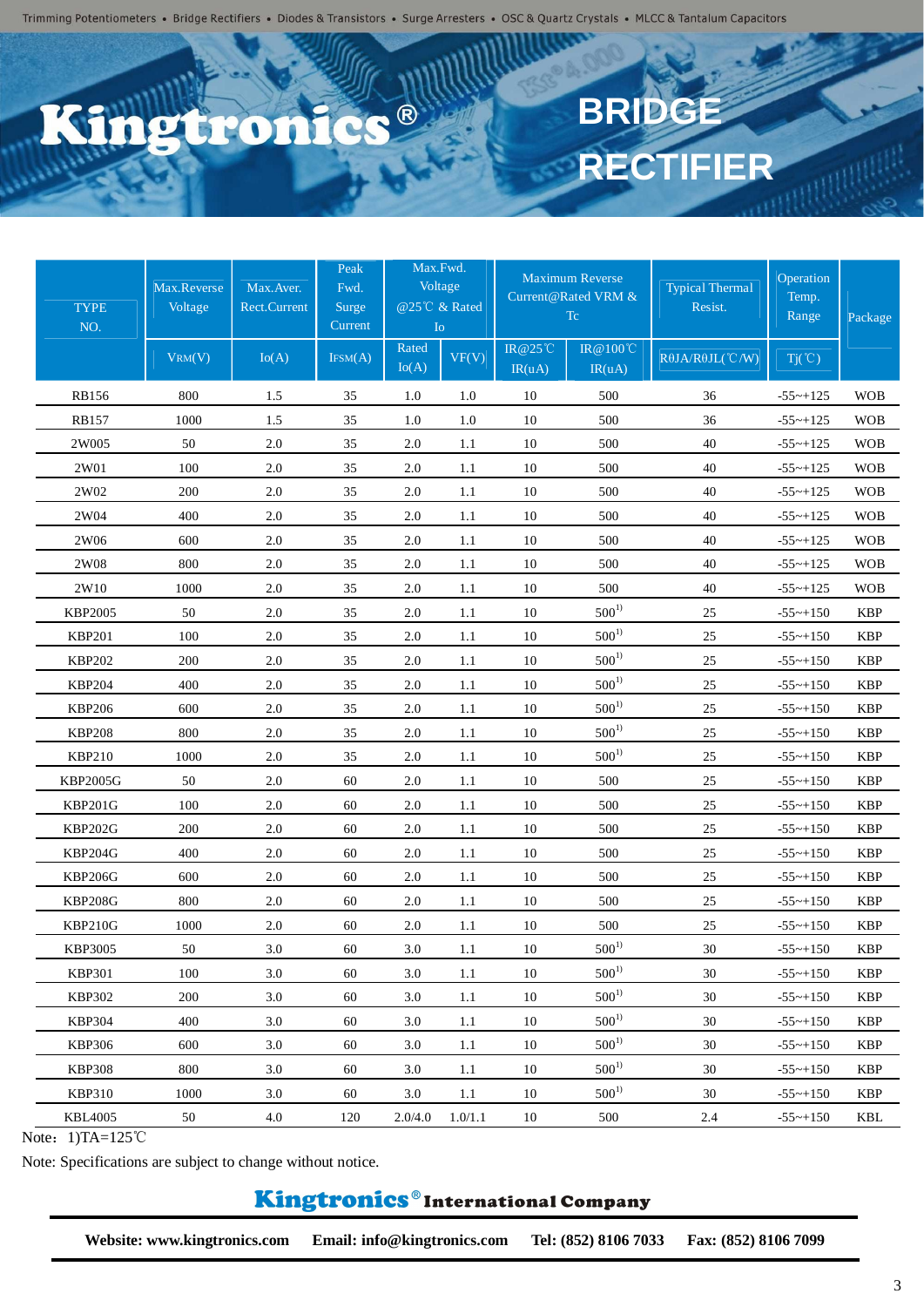## C.C. ® 6120

# **BRIDGE RECTIFIER**

| <b>TYPE</b><br>NO. | Max.Reverse<br>Voltage<br>VRM(V) | Max.Aver.<br><b>Rect.Current</b><br>Io(A) | Peak<br>Fwd.<br>Surge<br>Current<br>IFSM(A) | Max.Fwd.<br>@25℃ & Rated<br>$I_{\rm O}$<br>Rated<br>Io(A) | Voltage<br>VF(V) | <b>IR@25°C</b><br>IR(uA) | <b>Maximum Reverse</b><br>Current@Rated VRM &<br><b>Tc</b><br><b>IR@100°C</b><br>IR(uA) | <b>Typical Thermal</b><br>Resist.<br>$R\theta$ JA/R $\theta$ JL(°C/W) | Operation<br>Temp.<br>Range<br>$Tj(\degree C)$ | Package    |
|--------------------|----------------------------------|-------------------------------------------|---------------------------------------------|-----------------------------------------------------------|------------------|--------------------------|-----------------------------------------------------------------------------------------|-----------------------------------------------------------------------|------------------------------------------------|------------|
| <b>KBL401</b>      | 100                              | 4.0                                       | 120                                         | 2.0/4.0                                                   | 1.0/1.1          | 10                       | $500^{2}$                                                                               | 2.4                                                                   | $-55$ ~+150                                    | <b>KBL</b> |
| <b>KBL402</b>      | 200                              | 4.0                                       | 120                                         | 2.0/4.0                                                   | 1.0/1.1          | 10                       | $500^{2}$                                                                               | 2.4                                                                   | $-55 - +150$                                   | <b>KBL</b> |
| <b>KBL404</b>      | 400                              | 4.0                                       | 120                                         | 2.0/4.0                                                   | 1.0/1.1          | 10                       | $500^{2}$                                                                               | 2.4                                                                   | $-55$ ~+150                                    | <b>KBL</b> |
| <b>KBL406</b>      | 600                              | 4.0                                       | 120                                         | 2.0/4.0                                                   | 1.0/1.1          | 10                       | $500^{2}$                                                                               | 2.4                                                                   | $-55$ ~+150                                    | <b>KBL</b> |
| <b>KBL408</b>      | 800                              | 4.0                                       | 120                                         | 2.0/4.0                                                   | 1.0/1.1          | 10                       | $500^{2}$                                                                               | 2.4                                                                   | $-55$ ~+150                                    | <b>KBL</b> |
| <b>KBL410</b>      | 1000                             | 4.0                                       | 120                                         | 2.0/4.0                                                   | 1.0/1.1          | 10                       | $500^{2}$                                                                               | 2.4                                                                   | $-55$ ~+150                                    | <b>KBL</b> |
| <b>KBL6005</b>     | 50                               | 6.0                                       | 135                                         | 3.0/6.0                                                   | 1.0/1.1          | 10                       | $500^{2}$                                                                               | 2.4                                                                   | $-55$ ~+150                                    | <b>KBL</b> |
| <b>KBL601</b>      | 100                              | 6.0                                       | 135                                         | 3.0/6.0                                                   | 1.0/1.1          | 10                       | 500                                                                                     | 2.4                                                                   | $-55$ ~+150                                    | <b>KBL</b> |
| <b>KBL602</b>      | 200                              | 6.0                                       | 135                                         | 3.0/6.0                                                   | 1.0/1.1          | 10                       | 500                                                                                     | 2.4                                                                   | $-55$ ~+150                                    | <b>KBL</b> |
| <b>KBL604</b>      | 400                              | 6.0                                       | 135                                         | 3.0/6.0                                                   | 1.0/1.1          | 10                       | 500                                                                                     | 2.4                                                                   | $-55$ ~+150                                    | <b>KBL</b> |
| <b>KBL606</b>      | 600                              | 6.0                                       | 135                                         | 3.0/6.0                                                   | 1.0/1.1          | 10                       | 500                                                                                     | 2.4                                                                   | $-55 - +150$                                   | <b>KBL</b> |
| <b>KBL608</b>      | 800                              | 6.0                                       | 135                                         | 3.0/6.0                                                   | 1.0/1.1          | 10                       | 500                                                                                     | 2.4                                                                   | $-55$ ~+150                                    | <b>KBL</b> |
| <b>KBL610</b>      | 1000                             | 6.0                                       | 135                                         | 3.0/6.0                                                   | 1.0/1.1          | 10                       | 500                                                                                     | 2.4                                                                   | $-55$ ~+150                                    | KBL        |
| KBU4005            | 50                               | 4.0                                       | 135                                         | 2.0/4.0                                                   | 1.0/1.1          | 10                       | 500                                                                                     | 4.0                                                                   | $-55$ ~+150                                    | <b>KBU</b> |
| <b>KBU401</b>      | 100                              | 4.0                                       | 135                                         | 2.0/4.0                                                   | 1.0/1.1          | 10                       | 500                                                                                     | 4.0                                                                   | $-55$ ~+150                                    | <b>KBU</b> |
| <b>KBU402</b>      | 200                              | 4.0                                       | 135                                         | 2.0/4.0                                                   | 1.0/1.1          | 10                       | 500                                                                                     | 4.0                                                                   | $-55 - +150$                                   | <b>KBU</b> |
| <b>KBU404</b>      | 400                              | 4.0                                       | 135                                         | 2.0/4.0                                                   | 1.0/1.1          | 10                       | 500                                                                                     | 4.0                                                                   | $-55$ ~+150                                    | <b>KBU</b> |
| <b>KBU406</b>      | 600                              | 4.0                                       | 135                                         | 2.0/4.0                                                   | 1.0/1.1          | 10                       | 500                                                                                     | 4.0                                                                   | $-55$ ~+150                                    | <b>KBU</b> |
| <b>KBU408</b>      | 800                              | 4.0                                       | 135                                         | 2.0/4.0                                                   | 1.0/1.1          | 10                       | 500                                                                                     | 4.0                                                                   | $-55$ ~+150                                    | <b>KBU</b> |
| <b>KBU410</b>      | 1000                             | 4.0                                       | 135                                         | 2.0/4.0                                                   | 1.0/1.1          | 10                       | 500                                                                                     | 4.0                                                                   | $-55$ ~+150                                    | <b>KBU</b> |
| <b>KBU6005</b>     | 50                               | 6.0                                       | 135                                         | 3.0/6.0                                                   | 1.0/1.1          | 10                       | 500                                                                                     | 3.1                                                                   | $-55$ ~+150                                    | <b>KBU</b> |
| <b>KBU601</b>      | 100                              | 6.0                                       | 135                                         | 3.0/6.0                                                   | 1.0/1.1          | 10                       | 500                                                                                     | 3.1                                                                   | $-55$ ~+150                                    | <b>KBU</b> |
| <b>KBU602</b>      | 200                              | 6.0                                       | 135                                         | 3.0/6.0                                                   | 1.0/1.1          | 10                       | 500                                                                                     | 3.1                                                                   | $-55$ ~+150                                    | <b>KBU</b> |
| <b>KBU604</b>      | 400                              | 6.0                                       | 135                                         | 3.0/6.0                                                   | 1.0/1.1          | 10                       | 500                                                                                     | 3.1                                                                   | $-55$ ~+150                                    | <b>KBU</b> |
| <b>KBU606</b>      | 600                              | 6.0                                       | 135                                         | 3.0/6.0                                                   | 1.0/1.1          | 10                       | 500                                                                                     | 3.1                                                                   | $-55$ ~+150                                    | <b>KBU</b> |
| <b>KBU608</b>      | 800                              | 6.0                                       | 135                                         | 3.0/6.0                                                   | 1.0/1.1          | 10                       | 500                                                                                     | 3.1                                                                   | $-55$ ~+150                                    | <b>KBU</b> |
| <b>KBU610</b>      | 1000                             | 6.0                                       | 135                                         | 3.0/6.0                                                   | 1.0/1.1          | 10                       | 500                                                                                     | 3.1                                                                   | $-55$ ~+150                                    | <b>KBU</b> |
| <b>KBU8005</b>     | 50                               | 8.0                                       | 135                                         | 4.0/8.0                                                   | 1.0/1.1          | 10                       | 500                                                                                     | 3.0                                                                   | $-55$ ~+150                                    | KBU        |
| <b>KBU801</b>      | 100                              | 8.0                                       | 135                                         | 4.0/8.0                                                   | 1.0/1.1          | 10                       | 500                                                                                     | 3.0                                                                   | $-55$ ~+150                                    | KBU        |
| <b>KBU802</b>      | 200                              | 8.0                                       | 135                                         | 4.0/8.0                                                   | 1.0/1.1          | 10                       | 500                                                                                     | 3.0                                                                   | $-55$ ~+150                                    | KBU        |
| <b>KBU804</b>      | 400                              | 8.0                                       | 135                                         | 4.0/8.0                                                   | 1.0/1.1          | 10                       | 500                                                                                     | 3.0                                                                   | $-55$ ~+150                                    | <b>KBU</b> |

Note: 1)TA=125℃

Note: Specifications are subject to change without notice.

## Kingtronics®International Company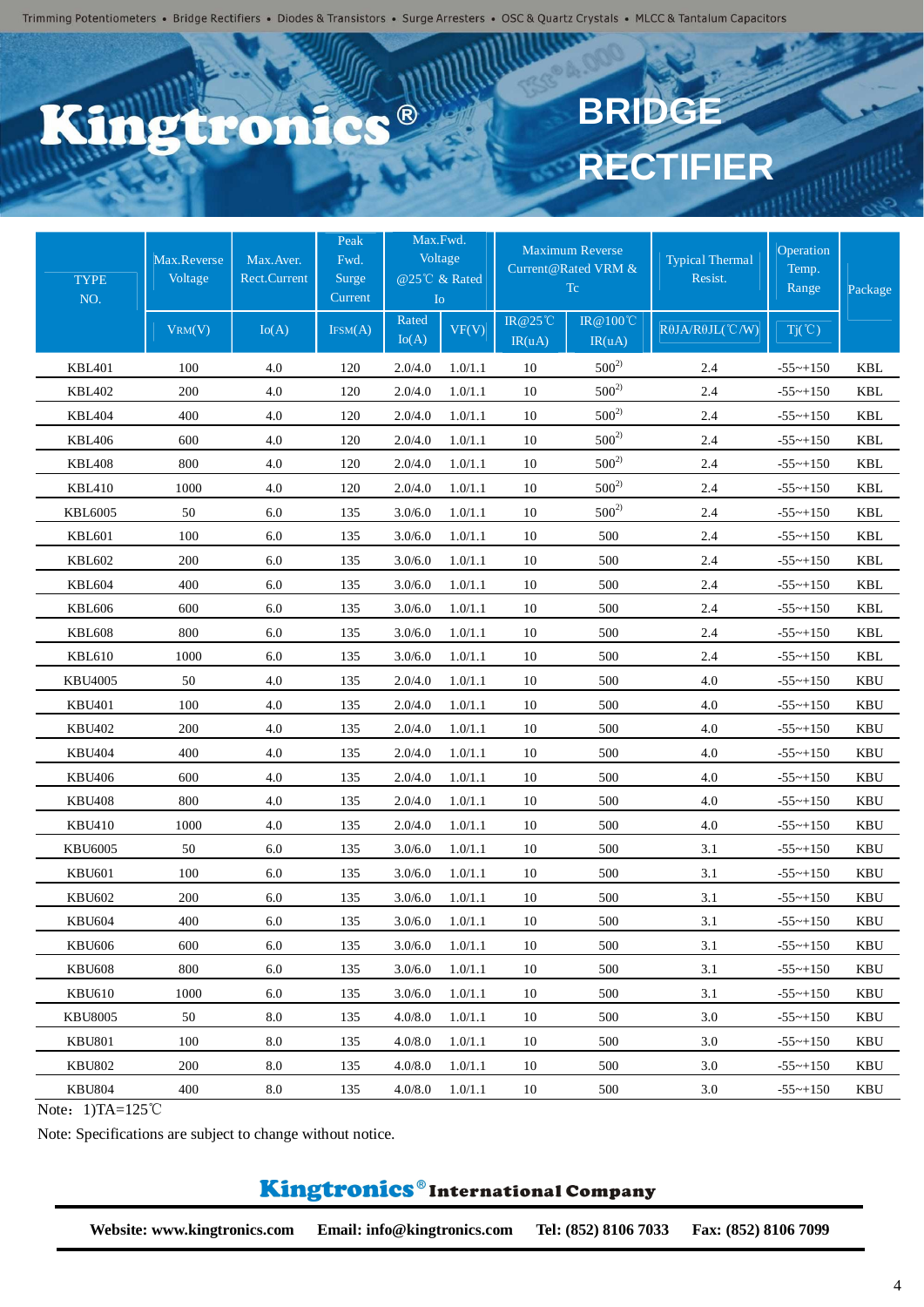## C.C. ® **Ptro**

# **BRIDGE RECTIFIER**

| <b>TYPE</b><br>NO. | Max.Reverse<br>Voltage<br>VRM(V) | Max. Aver.<br><b>Rect.Current</b><br>Io(A) | Peak<br>Fwd.<br>Surge<br>Current<br>IFSM(A) | Max.Fwd.<br>Io<br>Rated | Voltage<br>@25℃ & Rated<br>VF(V) | <b>IR@25°C</b> | <b>Maximum Reverse</b><br>Current@Rated VRM &<br>Tc<br>IR@100℃ | <b>Typical Thermal</b><br>Resist.<br>$R\theta$ JA/R $\theta$ JL(°C/W) | Operation<br>Temp.<br>Range<br>$Tj(\degree C)$ | Package    |
|--------------------|----------------------------------|--------------------------------------------|---------------------------------------------|-------------------------|----------------------------------|----------------|----------------------------------------------------------------|-----------------------------------------------------------------------|------------------------------------------------|------------|
|                    |                                  |                                            |                                             | Io(A)                   |                                  | IR(uA)         | IR(uA)                                                         |                                                                       |                                                |            |
| <b>KBU806</b>      | 600                              | 8.0                                        | 135                                         | 4.0/8.0                 | 1.0/1.1                          | 10             | 500                                                            | 3.0                                                                   | $-55$ ~+150                                    | KBU        |
| <b>KBU808</b>      | 800                              | 8.0                                        | 135                                         | 4.0/8.0                 | 1.0/1.1                          | 10             | 500                                                            | 3.0                                                                   | $-55$ ~+150                                    | <b>KBU</b> |
| <b>KBU810</b>      | 1000                             | 8.0                                        | 135                                         | 4.0/8.0                 | 1.0/1.1                          | 10             | 500                                                            | 3.0                                                                   | $-55$ ~+150                                    | <b>KBU</b> |
| <b>KBU10005</b>    | 50                               | 10.0                                       | 150                                         | 5.0/10                  | 1.0/1.1                          | 10             | 500                                                            | 2.2                                                                   | $-55$ ~+150                                    | <b>KBU</b> |
| <b>KBU1001</b>     | 100                              | 10.0                                       | 150                                         | 5.0/10                  | 1.0/1.1                          | 10             | 500                                                            | 2.2                                                                   | $-55$ ~+150                                    | <b>KBU</b> |
| <b>KBU1002</b>     | 200                              | 10.0                                       | 150                                         | 5.0/10                  | 1.0/1.1                          | 10             | 500                                                            | 2.2                                                                   | $-55$ ~+150                                    | KBU        |
| <b>KBU1004</b>     | 400                              | 10.0                                       | 150                                         | 5.0/10                  | 1.0/1.1                          | 10             | 500                                                            | 2.2                                                                   | $-55$ ~+150                                    | <b>KBU</b> |
| <b>KBU1006</b>     | 600                              | 10.0                                       | 150                                         | 5.0/10                  | 1.0/1.1                          | 10             | 500                                                            | 2.2                                                                   | $-55$ ~+150                                    | KBU        |
| <b>KBU1008</b>     | 800                              | 10.0                                       | 150                                         | 5.0/10                  | 1.0/1.1                          | 10             | 500                                                            | 2.2                                                                   | $-55$ ~+150                                    | <b>KBU</b> |
| <b>KBU1010</b>     | 1000                             | 10.0                                       | 150                                         | 5.0/10                  | 1.0/1.1                          | 10             | $500^{1}$                                                      | 2.2                                                                   | $-55 - +150$                                   | KBU        |
| KBU15005           | 50                               | 15.0                                       | 200                                         | 7.5                     | 1.1                              | 10             | $500^{1}$                                                      | 3.0                                                                   | $-55$ ~+150                                    | <b>KBU</b> |
| <b>KBU1501</b>     | 100                              | 15.0                                       | 200                                         | 7.5                     | 1.1                              | 10             | $500^{1}$                                                      | 3.0                                                                   | $-55$ ~+150                                    | <b>KBU</b> |
| <b>KBU1502</b>     | 200                              | 15.0                                       | 200                                         | 7.5                     | 1.1                              | 10             | $500^{1}$                                                      | 3.0                                                                   | $-55$ ~+150                                    | KBU        |
| <b>KBU1504</b>     | 400                              | 15.0                                       | 200                                         | 7.5                     | 1.1                              | 10             | $500^{1}$                                                      | 3.0                                                                   | $-55$ ~+150                                    | KBU        |
| <b>KBU1506</b>     | 600                              | 15.0                                       | 200                                         | 7.5                     | 1.1                              | 10             | $500^{1}$                                                      | 3.0                                                                   | $-55$ ~+150                                    | <b>KBU</b> |
| <b>KBU1508</b>     | 800                              | 15.0                                       | 200                                         | 7.5                     | 1.1                              | 10             | $500^{1}$                                                      | 3.0                                                                   | $-55$ ~+150                                    | KBU        |
| <b>KBU1510</b>     | 1000                             | 15.0                                       | 200                                         | $7.5\,$                 | 1.1                              | 10             | $500^{1}$                                                      | 3.0                                                                   | $-55$ ~+150                                    | <b>KBU</b> |
| KBU25005           | 50                               | 25.0                                       | 300                                         | 12.5                    | 1.1                              | 10             | $500^{1}$                                                      | 3.0                                                                   | $-55$ ~+150                                    | <b>KBU</b> |
| <b>KBU2501</b>     | 100                              | 25.0                                       | 300                                         | 12.5                    | 1.1                              | 10             | $500^{1}$                                                      | 3.0                                                                   | $-55$ ~+150                                    | <b>KBU</b> |
| <b>KBU2502</b>     | 200                              | 25.0                                       | 300                                         | 12.5                    | 1.1                              | 10             | $500^{1}$                                                      | 3.0                                                                   | $-55$ ~+150                                    | KBU        |
| <b>KBU2504</b>     | 400                              | 25.0                                       | 300                                         | 12.5                    | 1.1                              | 10             | $500^{1}$                                                      | 3.0                                                                   | $-55$ ~+150                                    | <b>KBU</b> |
| KBU2506            | 600                              | 25.0                                       | 300                                         | 12.5                    | 1.1                              | 10             | $500^{1}$                                                      | 3.0                                                                   | $-55$ ~+150                                    | <b>KBU</b> |
| <b>KBU2508</b>     | 800                              | 25.0                                       | 300                                         | 12.5                    | 1.1                              | 10             | $500^{1}$                                                      | 3.0                                                                   | $-55$ ~+150                                    | <b>KBU</b> |
| KBU2510            | 1000                             | 25.0                                       | 300                                         | 12.5                    | 1.1                              | 10             | $500^{1}$                                                      | 3.0                                                                   | $-55$ ~+150                                    | KBU        |
| GBP2005            | 50                               | 2.0                                        | 50                                          | 2.0                     | 1.1                              | 10             | 500                                                            | 8.0                                                                   | $-55$ ~+150                                    | <b>GBP</b> |
| GBP201             | 100                              | $2.0\,$                                    | 50                                          | 2.0                     | 1.1                              | 10             | 500                                                            | $8.0\,$                                                               | $-55$ ~+150                                    | <b>GBP</b> |
| <b>GBP202</b>      | 200                              | 2.0                                        | 50                                          | 2.0                     | 1.1                              | 10             | 500                                                            | 8.0                                                                   | $-55$ ~+150                                    | <b>GBP</b> |
| GBP204             | 400                              | 2.0                                        | 50                                          | 2.0                     | 1.1                              | 10             | 500                                                            | 8.0                                                                   | $-55$ ~+150                                    | <b>GBP</b> |
| <b>GBP206</b>      | 600                              | 2.0                                        | 50                                          | 2.0                     | 1.1                              | 10             | 500                                                            | 8.0                                                                   | $-55$ ~+150                                    | <b>GBP</b> |
| <b>GBP208</b>      | 800                              | 2.0                                        | 50                                          | 2.0                     | $1.1\,$                          | 10             | 500                                                            | 8.0                                                                   | $-55$ ~+150                                    | GBP        |
| GBP210             | 1000                             | 2.0                                        | 50                                          | 2.0                     | $1.1\,$                          | 10             | 500                                                            | 8.0                                                                   | $-55$ ~+150                                    | <b>GBP</b> |

Note: 1)TA=125℃

Note: Specifications are subject to change without notice.

#### Kingtronics®International Company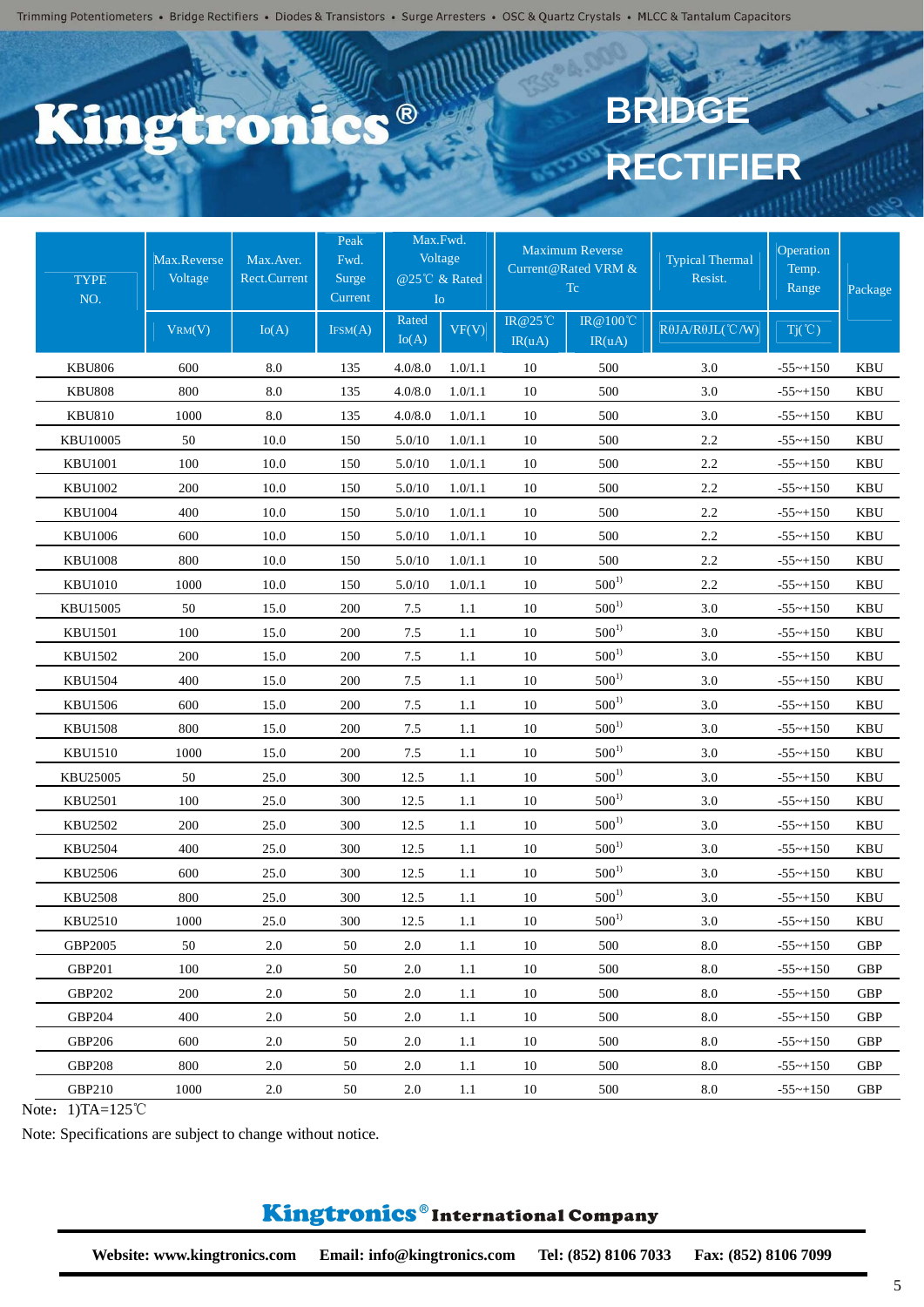### C.C. ® 620

# **BRIDGE RECTIFIER**

| <b>TYPE</b><br>NO.                         | Max.Reverse<br>Voltage | Max.Aver.<br><b>Rect.Current</b> | Peak<br>Fwd.<br><b>Surge</b><br>Current | Io             | Max.Fwd.<br>Voltage<br>@25℃ & Rated |                          | <b>Maximum Reverse</b><br>Current@Rated VRM &<br>Tc | <b>Typical Thermal</b><br>Resist. | Operation<br>Temp.<br>Range | Package    |
|--------------------------------------------|------------------------|----------------------------------|-----------------------------------------|----------------|-------------------------------------|--------------------------|-----------------------------------------------------|-----------------------------------|-----------------------------|------------|
|                                            | VRM(V)                 | Io(A)                            | IFSM(A)                                 | Rated<br>Io(A) | VF(V)                               | <b>IR@25°C</b><br>IR(uA) | IR@100℃<br>IR(uA)                                   | RθJA/RθJL(°C/W)                   | $Tj(\degree C)$             |            |
| D <sub>2</sub> UB <sub>05</sub>            | 50                     | 2.0                              | 35                                      | 2.0            | 1.1                                 | 5.0                      | 500                                                 | 3.5                               | $-55 - +150$                | D3K        |
| D2UB10                                     | 100                    | 2.0                              | 35                                      | 2.0            | 1.1                                 | 5.0                      | 500                                                 | 3.5                               | $-55$ ~+150                 | D3K        |
| D <sub>2</sub> U <sub>B<sub>20</sub></sub> | 200                    | $2.0\,$                          | 35                                      | 2.0            | 1.1                                 | 5.0                      | 500                                                 | 3.5                               | $-55$ ~+150                 | D3K        |
| D <sub>2</sub> U <sub>B40</sub>            | 400                    | 2.0                              | 35                                      | 2.0            | 1.1                                 | 5.0                      | 500                                                 | 3.5                               | $-55 - +150$                | D3K        |
| D <sub>2</sub> U <sub>B60</sub>            | 600                    | $2.0\,$                          | 35                                      | 2.0            | 1.1                                 | 5.0                      | 500                                                 | 3.5                               | $-55 - +150$                | D3K        |
| D2UB80                                     | 800                    | $2.0\,$                          | 35                                      | 2.0            | 1.1                                 | 5.0                      | 500                                                 | 3.5                               | $-55$ ~+150                 | D3K        |
| D2UB100                                    | 1000                   | 2.0                              | 35                                      | 2.0            | 1.1                                 | 5.0                      | 500                                                 | 3.5                               | $-55$ ~+150                 | D3K        |
| <b>GBL2005</b>                             | 50                     | $2.0\,$                          | 60                                      | 1.0            | 1.0                                 | 5.0                      | 500                                                 | 13                                | $-55 - +150$                | GBL        |
| <b>GBL201</b>                              | 100                    | 2.0                              | 60                                      | 1.0            | $1.0\,$                             | 5.0                      | 500                                                 | 13                                | $-55$ ~+150                 | GBL        |
| <b>GBL202</b>                              | 200                    | 2.0                              | 60                                      | 1.0            | 1.0                                 | 5.0                      | 500                                                 | 13                                | $-55$ ~+150                 | <b>GBL</b> |
| <b>GBL204</b>                              | 400                    | $2.0\,$                          | 60                                      | 1.0            | 1.0                                 | 5.0                      | 500                                                 | 13                                | $-55 - +150$                | <b>GBL</b> |
| <b>GBL206</b>                              | 600                    | $2.0\,$                          | 60                                      | 1.0            | 1.0                                 | 5.0                      | 500                                                 | 13                                | $-55$ ~+150                 | <b>GBL</b> |
| <b>GBL208</b>                              | 800                    | $2.0\,$                          | 60                                      | 1.0            | $1.0\,$                             | 5.0                      | 500                                                 | 13                                | $-55 - +150$                | <b>GBL</b> |
| <b>GBL210</b>                              | 1000                   | 2.0                              | 60                                      | 1.0            | 1.0                                 | 5.0                      | 500                                                 | 13                                | $-55$ ~+150                 | <b>GBL</b> |
| D3UB05                                     | 50                     | 3.0                              | 60                                      | 3.0            | 1.1                                 | 5.0                      | 500                                                 | 15                                | $-55$ ~+150                 | D3K        |
| D3UB10                                     | 100                    | 3.0                              | 60                                      | 3.0            | 1.1                                 | 5.0                      | 500                                                 | 15                                | $-55$ ~+150                 | D3K        |
| D3UB20                                     | 200                    | 3.0                              | 60                                      | 3.0            | 1.1                                 | 5.0                      | 500                                                 | 15                                | $-55$ ~+150                 | D3K        |
| D3UB40                                     | 400                    | 3.0                              | 60                                      | 3.0            | 1.1                                 | 5.0                      | 500                                                 | 15                                | $-55$ ~+150                 | D3K        |
| D3UB60                                     | 600                    | 3.0                              | 60                                      | 3.0            | 1.1                                 | 5.0                      | 500                                                 | 15                                | $-55$ ~+150                 | D3K        |
| D3UB80                                     | 800                    | 3.0                              | 60                                      | 3.0            | 1.1                                 | 5.0                      | 500                                                 | 15                                | $-55 - +150$                | D3K        |
| D3UB100                                    | 1000                   | 3.0                              | 60                                      | 3.0            | 1.1                                 | 5.0                      | 500                                                 | 15                                | $-55$ ~+150                 | D3K        |
| <b>GBL4005</b>                             | 50                     | 4.0                              | 120                                     | 2.0/4.0        | 1.0/1.1                             | 5.0                      | 500                                                 | 3.5                               | $-55 - +150$                | <b>GBL</b> |
| <b>GBL401</b>                              | 100                    | 4.0                              | 120                                     | 2.0/4.0        | 1.0/1.1                             | 5.0                      | 500                                                 | 3.5                               | $-55$ ~+150                 | <b>GBL</b> |
| <b>GBL402</b>                              | 200                    | 4.0                              | 120                                     | 2.0/4.0        | 1.0/1.1                             | 5.0                      | 500                                                 | 3.5                               | $-55$ ~+150                 | <b>GBL</b> |
| <b>GBL404</b>                              | 400                    | 4.0                              | 120                                     | 2.0/4.0        | 1.0/1.1                             | 5.0                      | 500                                                 | 3.5                               | $-55$ ~+150                 | GBL        |
| <b>GBL406</b>                              | 600                    | 4.0                              | 120                                     | 2.0/4.0        | 1.0/1.1                             | 5.0                      | 500                                                 | $3.5\,$                           | $-55$ ~+150                 | <b>GBL</b> |
| <b>GBL408</b>                              | 800                    | 4.0                              | 120                                     | 2.0/4.0        | 1.0/1.1                             | 5.0                      | 500                                                 | 3.5                               | $-55$ ~+150                 | GBL        |
| <b>GBL410</b>                              | 1000                   | 4.0                              | 120                                     | 2.0/4.0        | 1.0/1.1                             | 5.0                      | 500                                                 | 3.5                               | $-55 \sim +150$             | GBL        |
| D4BU05                                     | 50                     | 4.0                              | 120                                     | 4.0            | 1.1                                 | 5.0                      | 500                                                 | 15                                | $-55$ ~+150                 | D3K        |
| D4BU10                                     | 100                    | 4.0                              | 120                                     | 4.0            | 1.1                                 | 5.0                      | 500                                                 | 15                                | $-55$ ~+150                 | D3K        |
| D4BU20                                     | 200                    | 4.0                              | 120                                     | 4.0            | 1.1                                 | 5.0                      | 500                                                 | 15                                | $-55 - +150$                | D3K        |
| D4BU40                                     | 400                    | 4.0                              | 120                                     | 4.0            | 1.1                                 | 5.0                      | 500                                                 | 15                                | $-55$ ~+150                 | D3K        |

Note: Specifications are subject to change without notice.

#### Kingtronics®International Company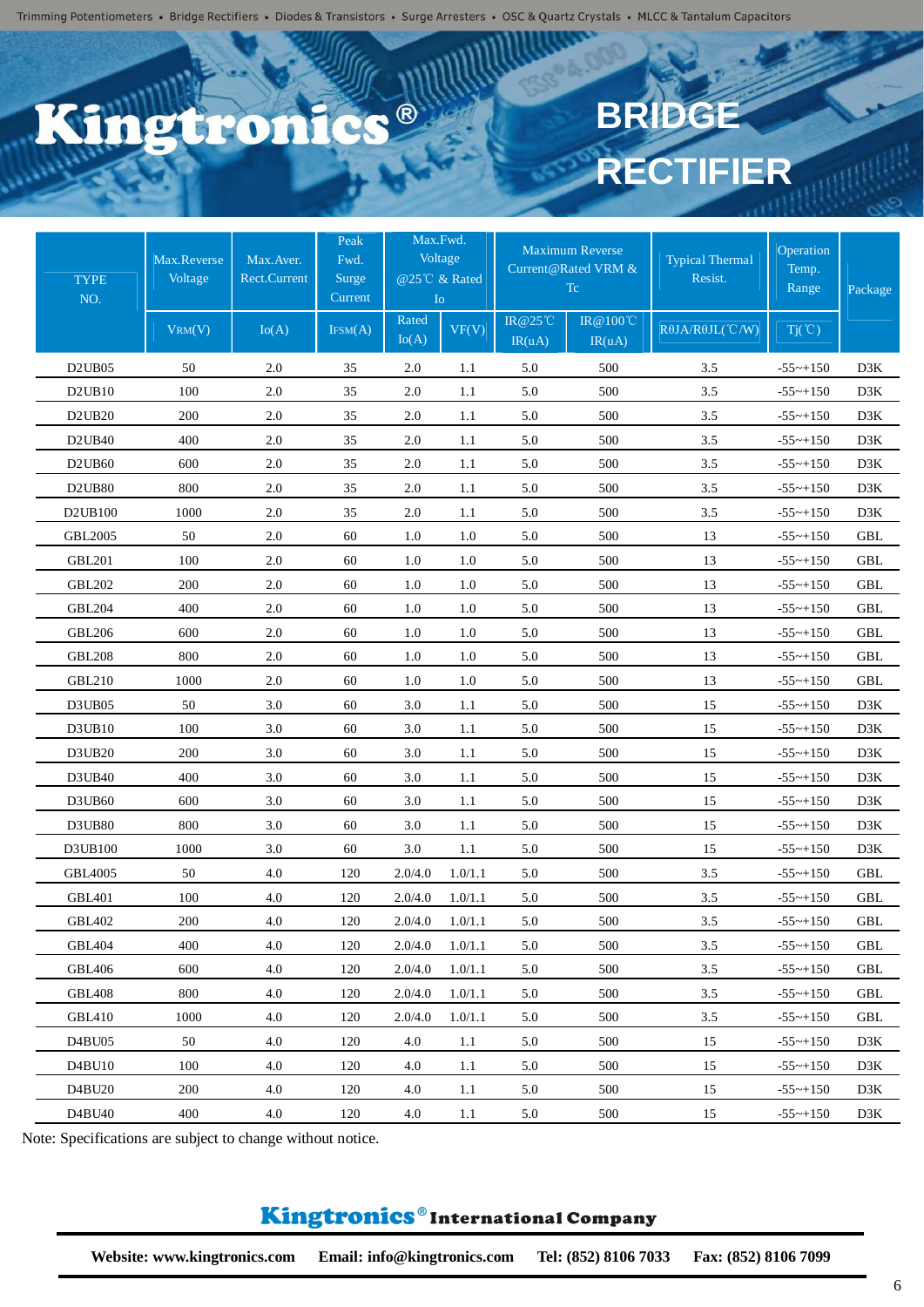#### **C.C.** ®  $\mathbf{S}$

# **BRIDG RECTIFIER**

| <b>TYPE</b><br>NO. | Max.Reverse<br>Voltage<br>VRM(V) | Max.Aver.<br><b>Rect.Current</b><br>Io(A) | Peak<br>Fwd.<br>Surge<br>Current<br>IFSM(A) | Max.Fwd.<br>Voltage<br>@25℃ & Rated<br>I <sub>o</sub><br>Rated | VF(V)   | $IR@25^{\circ}$ C | <b>Maximum Reverse</b><br>Current@Rated VRM &<br>Tc.<br>IR@100°C | <b>Typical Thermal</b><br>Resist.<br>RθJA/RθJL(°C/W) | Operation<br>Temp.<br>Range<br>$Tj(\degree C)$ | Package     |
|--------------------|----------------------------------|-------------------------------------------|---------------------------------------------|----------------------------------------------------------------|---------|-------------------|------------------------------------------------------------------|------------------------------------------------------|------------------------------------------------|-------------|
|                    |                                  |                                           |                                             | Io(A)                                                          |         | IR(uA)            | IR(uA)                                                           |                                                      |                                                |             |
| D4BU60             | 600                              | 4.0                                       | 120                                         | 4.0                                                            | 1.1     | 5.0               | 500                                                              | 15                                                   | $-55$ ~+150                                    | D3K         |
| D4BU80             | 800                              | 4.0                                       | 120                                         | 4.0                                                            | 1.1     | 5.0               | 500                                                              | 15                                                   | $-55 \sim +150$                                | D3K         |
| D4BU100            | 1000                             | 4.0                                       | 120                                         | 4.0                                                            | 1.1     | 5.0               | 500                                                              | 15                                                   | $-55$ ~+150                                    | D3K         |
| GBU4005            | 50                               | 4.0                                       | 120                                         | 2.0/4.0                                                        | 1.0/1.1 | 5.0               | 500                                                              | 4.0                                                  | $-55$ ~+150                                    | <b>GBU</b>  |
| <b>GBU401</b>      | 100                              | 4.0                                       | 120                                         | 2.0/4.0                                                        | 1.0/1.1 | 5.0               | 500                                                              | 4.0                                                  | $-55$ ~+150                                    | <b>GBU</b>  |
| <b>GBU402</b>      | 200                              | 4.0                                       | 120                                         | 2.0/4.0                                                        | 1.0/1.1 | 5.0               | 500                                                              | 4.0                                                  | $-55$ ~+150                                    | GBU         |
| <b>GBU404</b>      | 400                              | 4.0                                       | 120                                         | 2.0/4.0                                                        | 1.0/1.1 | 5.0               | 500                                                              | 4.0                                                  | $-55$ ~+150                                    | <b>GBU</b>  |
| <b>GBU406</b>      | 600                              | 4.0                                       | 120                                         | 2.0/4.0                                                        | 1.0/1.1 | 5.0               | 500                                                              | 4.0                                                  | $-55$ ~+150                                    | GBU         |
| <b>GBU408</b>      | 800                              | 4.0                                       | 120                                         | 2.0/4.0                                                        | 1.0/1.1 | 5.0               | 500                                                              | 4.0                                                  | $-55$ ~+150                                    | <b>GBU</b>  |
| <b>GBU410</b>      | 1000                             | 4.0                                       | 120                                         | 20/4.0                                                         | 1.0/1.1 | 5.0               | 500                                                              | 4.0                                                  | $-55$ ~+150                                    | GBU         |
| <b>GBU6005</b>     | 50                               | $6.0\,$                                   | 135                                         | 3.0/6.0                                                        | 1.0/1.1 | 5.0               | 500                                                              | $2.0\,$                                              | $-55$ ~+150                                    | <b>GBU</b>  |
| <b>GBU601</b>      | 100                              | $6.0\,$                                   | 135                                         | 3.0/6.0                                                        | 1.0/1.1 | 5.0               | 500                                                              | $2.0\,$                                              | $-55$ ~+150                                    | <b>GBU</b>  |
| <b>GBU602</b>      | 200                              | 6.0                                       | 135                                         | 3.0/6.0                                                        | 1.0/1.1 | 5.0               | 500                                                              | $2.0\,$                                              | $-55$ ~+150                                    | GBU         |
| <b>GBU604</b>      | 400                              | 6.0                                       | 135                                         | 3.0/6.0                                                        | 1.0/1.1 | 5.0               | 500                                                              | $2.0\,$                                              | $-55$ ~+150                                    | <b>GBU</b>  |
| <b>GBU606</b>      | 600                              | 6.0                                       | 135                                         | 3.0/6.0                                                        | 1.0/1.1 | 5.0               | 500                                                              | 2.0                                                  | $-55$ ~+150                                    | <b>GBU</b>  |
| <b>GBU608</b>      | 800                              | 6.0                                       | 135                                         | 3.0/6.0                                                        | 1.0/1.1 | 5.0               | 500                                                              | $2.0\,$                                              | $-55$ ~+150                                    | GBU         |
| <b>GBU610</b>      | 1000                             | 6.0                                       | 135                                         | 3.0/6.0                                                        | 1.0/1.1 | 5.0               | 500                                                              | $2.0\,$                                              | $-55$ ~+150                                    | ${\bf GBU}$ |
| <b>GBU8005</b>     | 50                               | $8.0\,$                                   | 150                                         | 4.0/8.0                                                        | 1.0/1.1 | 5.0               | 500                                                              | $2.0\,$                                              | $-55$ ~+150                                    | <b>GBU</b>  |
| <b>GBU801</b>      | 100                              | $8.0\,$                                   | 150                                         | 4.0/8.0                                                        | 1.0/1.1 | 5.0               | 500                                                              | $2.0\,$                                              | $-55$ ~+150                                    | <b>GBU</b>  |
| <b>GBU802</b>      | 200                              | 8.0                                       | 150                                         | 4.0/8.0                                                        | 1.0/1.1 | 5.0               | 500                                                              | 2.0                                                  | $-55$ ~+150                                    | GBU         |
| <b>GBU804</b>      | 400                              | $8.0\,$                                   | 150                                         | 4.0/8.0                                                        | 1.0/1.1 | 5.0               | 500                                                              | 2.0                                                  | $-55$ ~+150                                    | <b>GBU</b>  |
| <b>GBU806</b>      | 600                              | 8.0                                       | 150                                         | 4.0/8.0                                                        | 1.0/1.1 | 5.0               | 500                                                              | 2.0                                                  | $-55$ ~+150                                    | GBU         |
| <b>GBU808</b>      | 800                              | $8.0\,$                                   | 150                                         | 4.0/8.0                                                        | 1.0/1.1 | 5.0               | 500                                                              | $2.0\,$                                              | $-55$ ~+150                                    | <b>GBU</b>  |
| <b>GBU810</b>      | 1000                             | $8.0\,$                                   | 150                                         | 4.0/8.0                                                        | 1.0/1.1 | 5.0               | 500                                                              | 2.0                                                  | $-55$ ~+150                                    | GBU         |
| <b>GBU10005</b>    | 50                               | 10.0                                      | 150                                         | 5.0/10.0                                                       | 1.0/1.1 | 5.0               | 500                                                              | 2.0                                                  | $-55$ ~+150                                    | GBU         |
| <b>GBU1001</b>     | 100                              | 10.0                                      | 150                                         | 5.0/10.0                                                       | 1.0/1.1 | 5.0               | 500                                                              | $2.0\,$                                              | $-55$ ~+150                                    | <b>GBU</b>  |
| <b>GBU1002</b>     | 200                              | 10.0                                      | 150                                         | 5.0/10.0                                                       | 1.0/1.1 | 5.0               | 500                                                              | 2.0                                                  | $-55$ ~+150                                    | GBU         |
| <b>GBU1004</b>     | 400                              | 10.0                                      | 150                                         | 5.0/10.0                                                       | 1.0/1.1 | 5.0               | 500                                                              | 2.0                                                  | $-55$ ~+150                                    | <b>GBU</b>  |
| GBU1006            | 600                              | 10.0                                      | 150                                         | 5.0/10.0                                                       | 1.0/1.1 | 5.0               | 500                                                              | 2.0                                                  | $-55$ ~+150                                    | GBU         |
| <b>GBU1008</b>     | 800                              | 10.0                                      | 150                                         | 5.0/10.0                                                       | 1.0/1.1 | 5.0               | 500                                                              | 2.0                                                  | $-55$ ~+150                                    | GBU         |
| <b>GBU1010</b>     | 1000                             | 10.0                                      | 150                                         | 5.0/10.0                                                       | 1.0/1.1 | 5.0               | 500                                                              | $2.0\,$                                              | $-55$ ~+150                                    | GBU         |
| GBU15005           | 50                               | 15.0                                      | 200                                         | 7.5                                                            | 1.1     | 5.0               | 500                                                              | 2.2                                                  | $-55$ ~+150                                    | GBU         |

Note: Specifications are subject to change without notice.

#### Kingtronics®International Company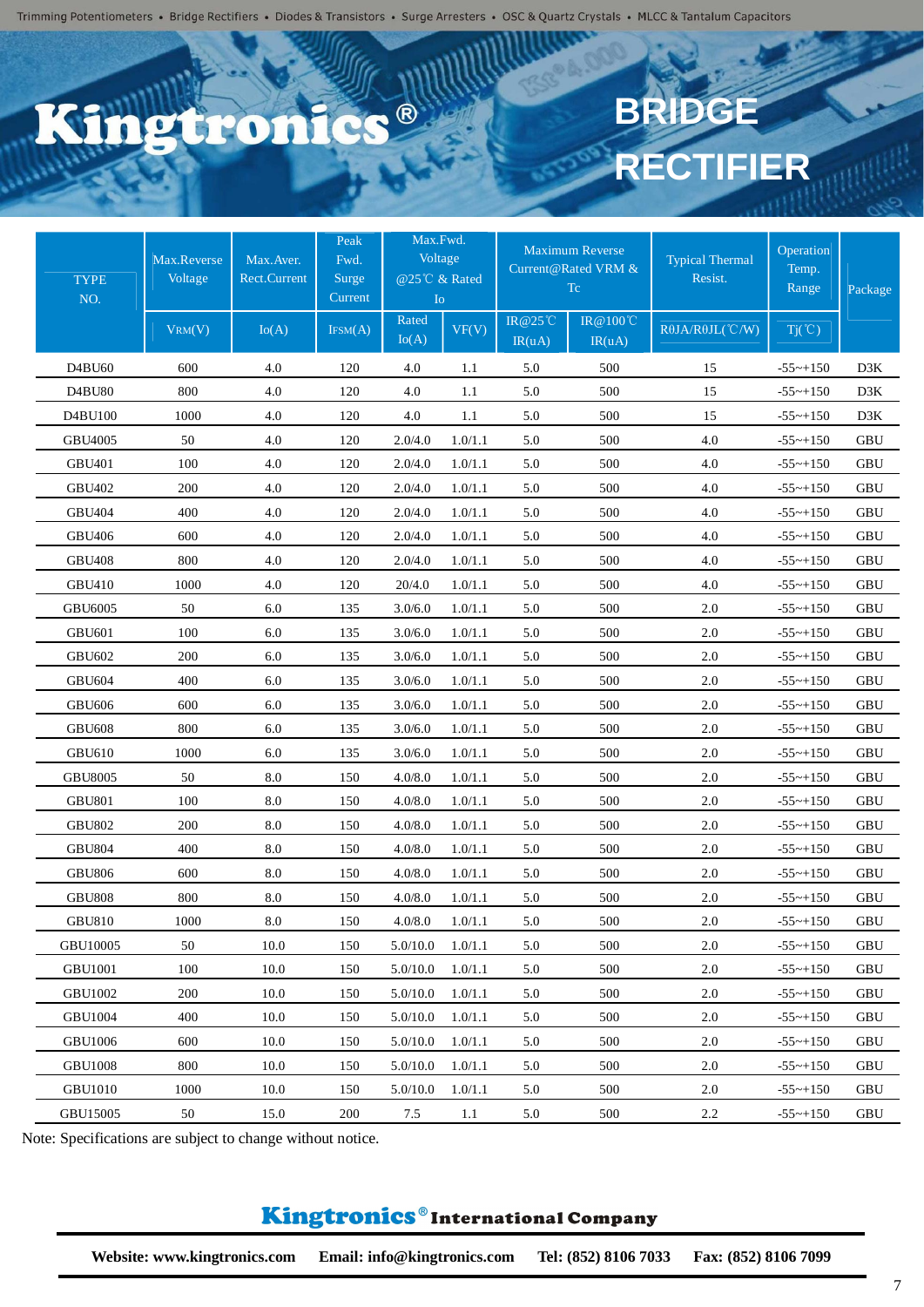#### **DR**  $\mathbf{S}$

# **BRIDG RECTIFIER**

| <b>TYPE</b><br>NO. | Max.Reverse<br>Voltage<br>VRM(V) | Max.Aver.<br>Rect.Current<br>Io(A) | Peak<br>Fwd.<br>Surge<br>Current | Max.Fwd.<br>Voltage<br>@25°C & Rated<br>Io<br>Rated | VF(V)   | <b>IR@25°C</b> | <b>Maximum Reverse</b><br>Current@Rated VRM &<br>Tc<br>IR @ 100℃ | <b>Typical Thermal</b><br>Resist.<br>RθJA/RθJL(°C/W) | Operation<br>Temp.<br>Range | Package              |
|--------------------|----------------------------------|------------------------------------|----------------------------------|-----------------------------------------------------|---------|----------------|------------------------------------------------------------------|------------------------------------------------------|-----------------------------|----------------------|
|                    |                                  |                                    | IFSM(A)                          | Io(A)                                               |         | IR(uA)         | IR(uA)                                                           |                                                      | $Tj(\degree C)$             |                      |
| <b>GBU1501</b>     | 100                              | 15.0                               | 200                              | 7.5                                                 | 1.1     | 5.0            | 500                                                              | 2.2                                                  | $-55$ ~+150                 | GBU                  |
| GBU1502            | 200                              | 15.0                               | 200                              | 7.5                                                 | 1.1     | 5.0            | 500                                                              | 2.2                                                  | $-55$ ~+150                 | <b>GBU</b>           |
| <b>GBU1504</b>     | 400                              | 15.0                               | 200                              | 7.5                                                 | 1.1     | 5.0            | 500                                                              | 2.2                                                  | $-55$ ~+150                 | GBU                  |
| <b>GBU1506</b>     | 600                              | 15.0                               | 200                              | 7.5                                                 | 1.1     | 5.0            | 500                                                              | 2.2                                                  | $-55$ ~+150                 | <b>GBU</b>           |
| <b>GBU1508</b>     | 800                              | 15.0                               | 200                              | 7.5                                                 | 1.1     | 5.0            | 500                                                              | 2.2                                                  | $-55$ ~+150                 | <b>GBU</b>           |
| <b>GBU1510</b>     | 1000                             | 15.0                               | 200                              | 7.5                                                 | 1.1     | 5.0            | 500                                                              | 2.2                                                  | $-55$ ~+150                 | <b>GBU</b>           |
| GBU25005           | 50                               | 25.0                               | 260                              | 12.5                                                | 1.1     | 5.0            | 500                                                              | 2.2                                                  | $-55$ ~+150                 | <b>GBU</b>           |
| GBU2501            | 100                              | 25.0                               | 260                              | 12.5                                                | 1.1     | 5.0            | 500                                                              | 2.2                                                  | $-55$ ~+150                 | GBU                  |
| GBU2502            | 200                              | 25.0                               | 260                              | 12.5                                                | 1.1     | 5.0            | 500                                                              | 2.2                                                  | $-55$ ~+150                 | $\operatorname{GBU}$ |
| GBU2504            | 400                              | 25.0                               | 260                              | 12.5                                                | 1.1     | 5.0            | 500                                                              | 2.2                                                  | $-55 - +150$                | GBU                  |
| GBU2506            | 600                              | 25.0                               | 260                              | 12.5                                                | 1.1     | 5.0            | 500                                                              | 2.2                                                  | $-55$ ~+150                 | <b>GBU</b>           |
| <b>GBU2508</b>     | 800                              | 25.0                               | 260                              | 12.5                                                | 1.1     | 5.0            | 500                                                              | 2.2                                                  | $-55$ ~+150                 | <b>GBU</b>           |
| GBU2510            | 1000                             | 25.0                               | 260                              | 12.5                                                | 1.1     | 5.0            | 500                                                              | 2.2                                                  | $-55$ ~+150                 | GBU                  |
| GBJ2005            | 50                               | 2.0                                | 50                               | 1.0                                                 | 1.0     | 10             | 1000                                                             | 10                                                   | $-55$ ~+150                 | KBJ2                 |
| <b>GBJ201</b>      | 100                              | 2.0                                | 50                               | 1.0                                                 | 1.0     | 10             | 1000                                                             | 10                                                   | $-55$ ~+150                 | KBJ2                 |
| <b>GBJ202</b>      | 200                              | 2.0                                | 50                               | 1.0                                                 | 1.0     | 10             | 1000                                                             | 10                                                   | $-55$ ~+150                 | KBJ2                 |
| <b>GBJ204</b>      | 400                              | 2.0                                | 50                               | 1.0                                                 | 1.0     | 10             | 1000                                                             | 10                                                   | $-55$ ~+150                 | KBJ2                 |
| <b>GBJ206</b>      | 600                              | 2.0                                | 50                               | 1.0                                                 | 1.0     | 10             | 1000                                                             | 10                                                   | $-55$ ~+150                 | KBJ2                 |
| <b>GBJ208</b>      | 800                              | 2.0                                | 50                               | 1.0                                                 | 1.0     | 10             | 1000                                                             | 10                                                   | $-55$ ~+150                 | KBJ2                 |
| GBJ210             | 1000                             | 2.0                                | 50                               | 1.0                                                 | 1.0     | 10             | 1000                                                             | 10                                                   | $-55$ ~+150                 | KBJ2                 |
| <b>KBJ4005</b>     | 50                               | 4.0                                | 120                              | 4.0                                                 | 1.0     | 5.0            | 500                                                              | 2.2                                                  | $-55$ ~+150                 | KBJ4                 |
| <b>KBJ401</b>      | 100                              | 4.0                                | 120                              | 4.0                                                 | 1.0     | 5.0            | 500                                                              | 2.2                                                  | $-55$ ~+150                 | KBJ4                 |
| KBJ402             | 200                              | 4.0                                | 120                              | $4.0\,$                                             | 1.0     | 5.0            | 500                                                              | 2.2                                                  | $-55$ ~+150                 | KBJ4                 |
| <b>KBJ404</b>      | 400                              | 4.0                                | 120                              | 4.0                                                 | 1.0     | 5.0            | 500                                                              | 2.2                                                  | $-55$ ~+150                 | KBJ4                 |
| <b>KBJ406</b>      | 600                              | 4.0                                | 120                              | 4.0                                                 | 1.0     | 5.0            | 500                                                              | 2.2                                                  | $-55$ ~+150                 | KBJ4                 |
| <b>KBJ408</b>      | 800                              | 4.0                                | 120                              | 4.0                                                 | 1.0     | 5.0            | 500                                                              | 2.2                                                  | $-55$ ~+150                 | KBJ4                 |
| KBJ410             | 1000                             | 4.0                                | 120                              | 4.0                                                 | 1.0     | 5.0            | 500                                                              | 2.2                                                  | $-55$ ~+150                 | KBJ4                 |
| GBJ6005            | 50                               | 6.0                                | 135                              | 3.0/6.0                                             | 1.0/1.1 | 5.0            | 500                                                              | 1.8                                                  | $-55$ ~+150                 | KBJ6                 |
| GBJ601             | 100                              | 6.0                                | 135                              | 3.0/6.0                                             | 1.0/1.1 | 5.0            | 500                                                              | 1.8                                                  | $-55$ ~+150                 | KBJ6                 |
| GBJ602             | 200                              | 6.0                                | 135                              | 3.0/6.0                                             | 1.0/1.1 | 5.0            | 500                                                              | 1.8                                                  | $-55$ ~+150                 | KBJ6                 |
| GBJ604             | 400                              | 6.0                                | 135                              | 3.0/6.0                                             | 1.0/1.1 | 5.0            | 500                                                              | 1.8                                                  | $-55$ ~+150                 | KBJ6                 |
| GBJ606             | 600                              | 6.0                                | 135                              | 3.0/6.0                                             | 1.0/1.1 | 5.0            | 500                                                              | 1.8                                                  | $-55$ ~+150                 | KBJ6                 |

Note: Specifications are subject to change without notice.

#### Kingtronics®International Company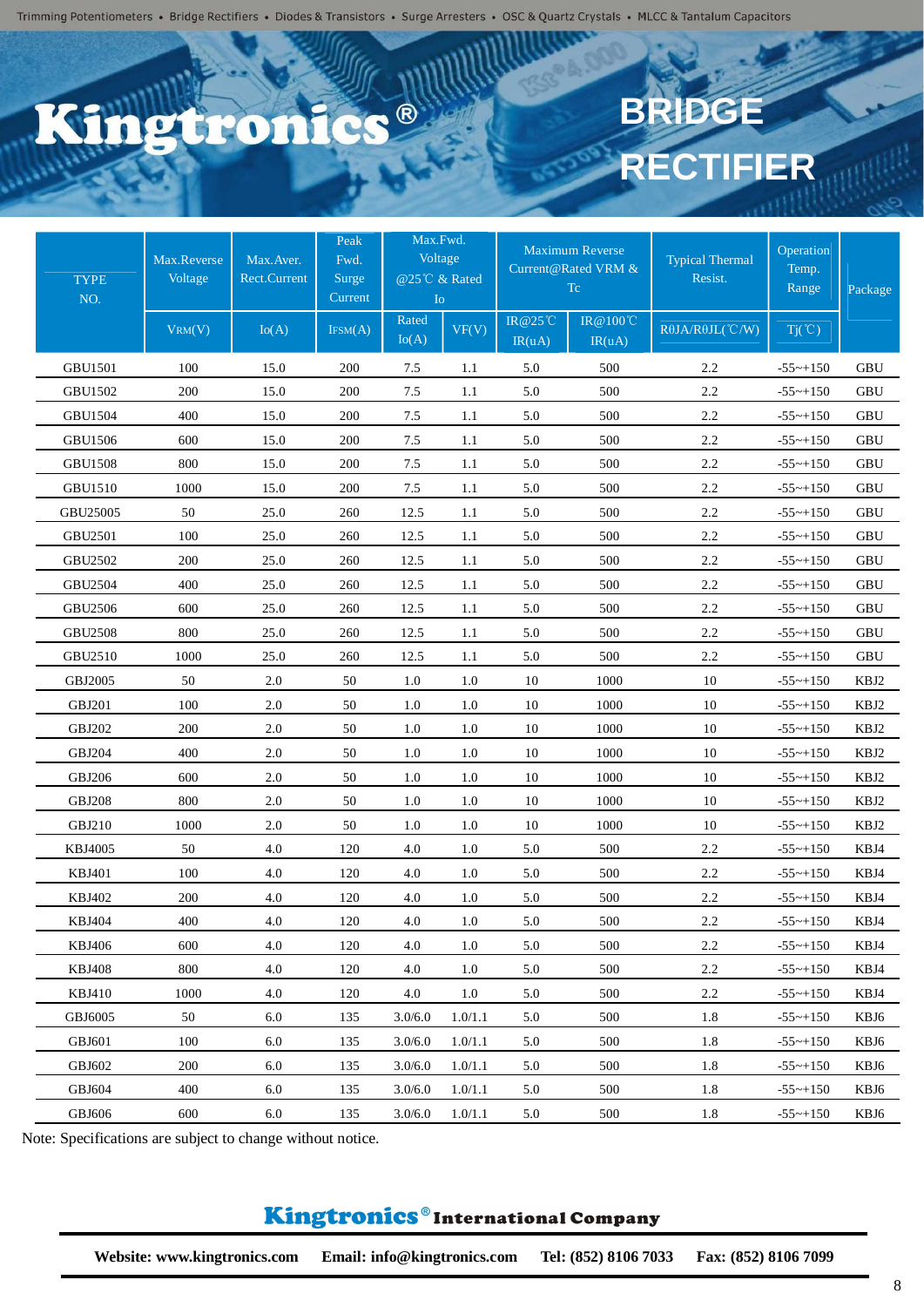### C.C. ®  $\mathbf{S}$

# **BRIDG RECTIFIER**

| <b>TYPE</b><br>NO. | Max.Reverse<br>Voltage | Max.Aver.<br><b>Rect.Current</b> | Peak<br>Fwd.<br>Surge<br>Current | Max.Fwd.<br>Voltage<br>@25℃ & Rated<br>I <sub>o</sub><br>Rated |         | $IR@25^{\circ}$ C | <b>Maximum Reverse</b><br>Current@Rated VRM &<br>Tc.<br>IR@100°C | <b>Typical Thermal</b><br>Resist. | Operation<br>Temp.<br>Range | Package |
|--------------------|------------------------|----------------------------------|----------------------------------|----------------------------------------------------------------|---------|-------------------|------------------------------------------------------------------|-----------------------------------|-----------------------------|---------|
|                    | VRM(V)                 | Io(A)                            | IFSM(A)                          | Io(A)                                                          | VF(V)   | IR(uA)            | IR(uA)                                                           | RθJA/RθJL(°C/W)                   | $Tj(\degree C)$             |         |
| <b>GBJ608</b>      | 800                    | 6.0                              | 135                              | 3.0/6.0                                                        | 1.0/1.1 | 5.0               | 500                                                              | 1.8                               | $-55$ ~+150                 | KBJ6    |
| GBJ610             | 1000                   | 6.0                              | 135                              | 3.0/6.0                                                        | 1.0/1.1 | 5.0               | 500                                                              | $1.8\,$                           | $-55$ ~+150                 | KBJ6    |
| GBJ8005            | 50                     | 8.0                              | 135                              | 4.0                                                            | 1.0     | 5.0               | 500                                                              | 1.6                               | $-55$ ~+150                 | KBJ6    |
| <b>GBJ801</b>      | 100                    | $8.0\,$                          | 135                              | 4.0                                                            | 1.0     | 5.0               | 500                                                              | 1.6                               | $-55$ ~+150                 | KBJ6    |
| <b>GBJ802</b>      | 200                    | $8.0\,$                          | 135                              | 4.0                                                            | 1.0     | 5.0               | 500                                                              | 1.6                               | $-55$ ~+150                 | KBJ6    |
| <b>GBJ804</b>      | 400                    | $8.0\,$                          | 135                              | 4.0                                                            | 1.0     | 5.0               | 500                                                              | 1.6                               | $-55$ ~+150                 | KBJ6    |
| <b>GBJ806</b>      | 600                    | $8.0\,$                          | 135                              | 4.0                                                            | 1.0     | 5.0               | 500                                                              | 1.6                               | $-55$ ~+150                 | KBJ6    |
| <b>GBJ808</b>      | 800                    | 8.0                              | 135                              | 4.0                                                            | 1.0     | 5.0               | 500                                                              | 1.6                               | $-55$ ~+150                 | KBJ6    |
| <b>GBJ810</b>      | 1000                   | $8.0\,$                          | 135                              | 4.0                                                            | 1.0     | 5.0               | 500                                                              | 1.6                               | $-55$ ~+150                 | KBJ6    |
| GBJ10005           | 50                     | 10.0                             | 150                              | 5.0/10.0                                                       | 1.0/1.1 | 5.0               | 500                                                              | 1.4                               | $-55$ ~+150                 | KBJ4    |
| <b>GBJ1001</b>     | 100                    | 10.0                             | 150                              | 5.0/10.0                                                       | 1.0/1.1 | 5.0               | 500                                                              | 1.4                               | $-55$ ~+150                 | KBJ4    |
| GBJ1002            | 200                    | 10.0                             | 150                              | 5.0/10.0                                                       | 1.0/1.1 | 5.0               | 500                                                              | 1.4                               | $-55$ ~+150                 | KBJ4    |
| <b>GBJ1004</b>     | 400                    | 10.0                             | 150                              | 5.0/10.0                                                       | 1.0/1.1 | 5.0               | 500                                                              | 1.4                               | $-55$ ~+150                 | KBJ4    |
| GBJ1006            | 600                    | 10.0                             | 150                              | 5.0/10.0                                                       | 1.0/1.1 | 5.0               | 500                                                              | 1.4                               | $-55$ ~+150                 | KBJ4    |
| <b>GBJ1008</b>     | 800                    | 10.0                             | 150                              | 5.0/10.0                                                       | 1.0/1.1 | 5.0               | 500                                                              | 1.4                               | $-55$ ~+150                 | KBJ4    |
| <b>GBJ1010</b>     | 1000                   | 10.0                             | 150                              | 5.0/10.0                                                       | 1.0/1.1 | 5.0               | 500                                                              | 1.4                               | $-55$ ~+150                 | KBJ4    |
| GBJ15005           | 50                     | 15.0                             | 200                              | 7.5                                                            | 1.1     | 5.0               | 500                                                              | $0.8\,$                           | $-55$ ~+150                 | KBJ6    |
| GBJ1501            | 100                    | 15.0                             | 200                              | 7.5                                                            | 1.1     | 5.0               | 500                                                              | $0.8\,$                           | $-55$ ~+150                 | KBJ6    |
| GBJ1502            | 200                    | 15.0                             | 200                              | 7.5                                                            | 1.1     | 5.0               | 500                                                              | 0.8                               | $-55$ ~+150                 | KBJ6    |
| GBJ1504            | 400                    | 15.0                             | 200                              | 7.5                                                            | 1.1     | 5.0               | 500                                                              | 0.8                               | $-55$ ~+150                 | KBJ6    |
| GBJ1506            | 600                    | 15.0                             | 200                              | 7.5                                                            | 1.1     | 5.0               | 500                                                              | 0.8                               | $-55$ ~+150                 | KBJ6    |
| GBJ1508            | 800                    | 15.0                             | 200                              | 7.5                                                            | 1.1     | 5.0               | 500                                                              | $0.8\,$                           | $-55$ ~+150                 | KBJ6    |
| GBJ1510            | 1000                   | 15.0                             | 200                              | 7.5                                                            | 1.1     | 5.0               | 500                                                              | $0.8\,$                           | $-55$ ~+150                 | KBJ6    |
| GBJ20005           | 50                     | 20.0                             | 240                              | 10                                                             | 1.1     | 5.0               | 500                                                              | $0.8\,$                           | $-55$ ~+150                 | KBJ6    |
| <b>GBJ2001</b>     | 100                    | 20.0                             | 240                              | 10                                                             | $1.1\,$ | 5.0               | 500                                                              | 0.8                               | $-55$ ~+150                 | KBJ6    |
| GBJ2002            | 200                    | 20.0                             | 240                              | 10                                                             | 1.1     | 5.0               | 500                                                              | $0.8\,$                           | $-55$ ~+150                 | KBJ6    |
| GBJ2004            | 400                    | 20.0                             | 240                              | 10                                                             | 1.1     | 5.0               | 500                                                              | 0.8                               | $-55$ ~+150                 | KBJ6    |
| GBJ2006            | 600                    | 20.0                             | 240                              | 10                                                             | 1.1     | 5.0               | 500                                                              | 0.8                               | $-55$ ~+150                 | KBJ6    |
| <b>GBJ2008</b>     | 800                    | 20.0                             | 240                              | 10                                                             | 1.1     | 5.0               | 500                                                              | 0.8                               | $-55$ ~+150                 | KBJ6    |
| GBJ2010            | 1000                   | 20.0                             | 240                              | 10                                                             | 1.1     | 5.0               | 500                                                              | 0.8                               | $-55$ ~+150                 | KBJ6    |
| GBJ25005           | 50                     | 25.0                             | 240                              | 12.5                                                           | 1.1     | 5.0               | 500                                                              | 0.6                               | $-55$ ~+150                 | KBJ6    |
| GBJ2501            | 100                    | 25.0                             | 240                              | 12.5                                                           | 1.1     | 5.0               | 500                                                              | 0.6                               | $-55$ ~+150                 | KBJ6    |

Note: Specifications are subject to change without notice.

#### Kingtronics®International Company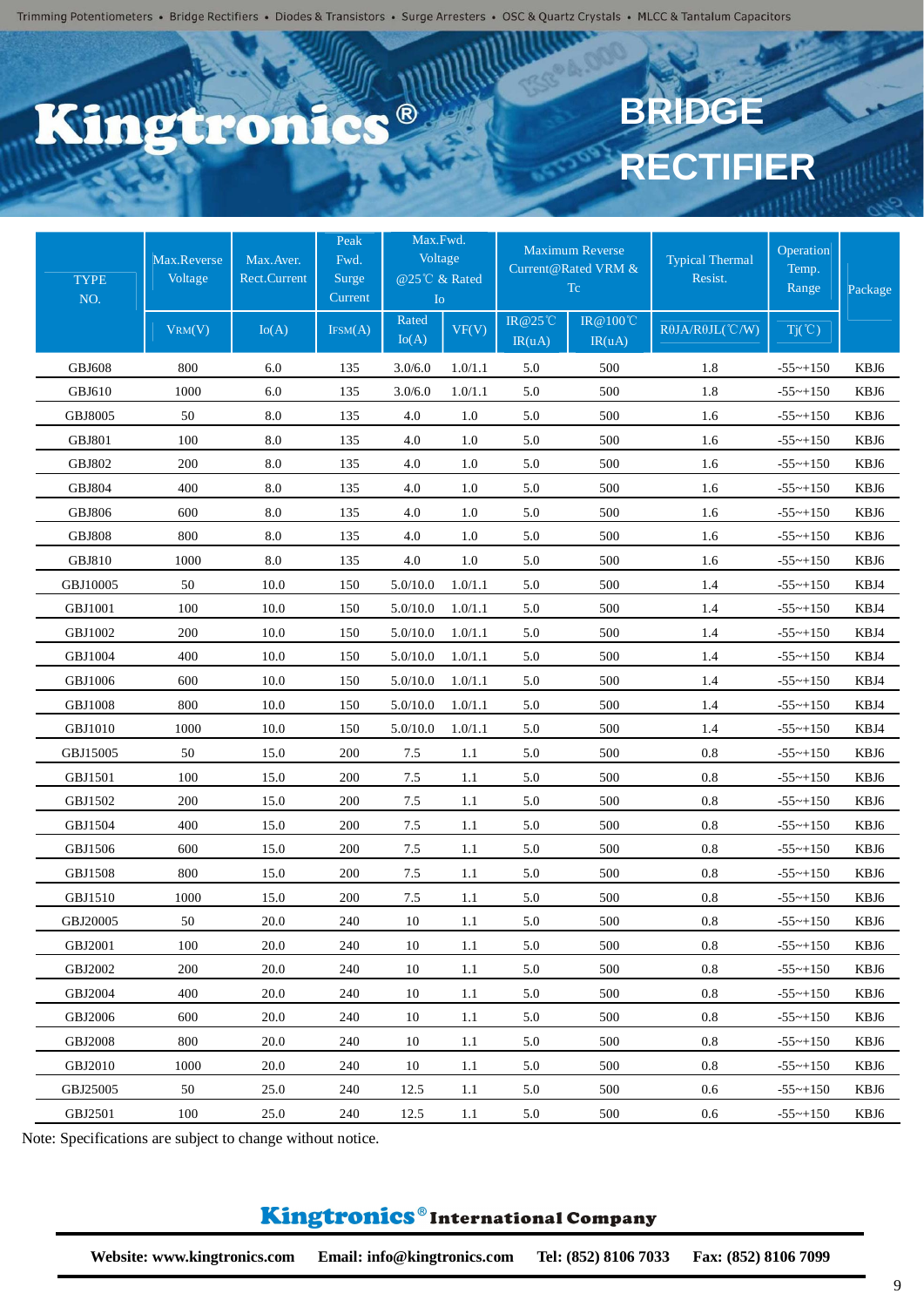#### **C.C.** ® E.

# **BRIDG RECTIFIER**

| <b>TYPE</b><br>NO. | Max.Reverse<br>Voltage<br>VRM(V) | Max.Aver.<br><b>Rect.Current</b><br>Io(A) | Peak<br>Fwd.<br>Surge<br>Current<br>IFSM(A) | Max.Fwd.<br>Voltage<br>@25℃ & Rated<br>Io<br>Rated | VF(V)   | <b>IR@25°C</b> | <b>Maximum Reverse</b><br>Current@Rated VRM &<br>Tc<br>IR @ 100℃ | <b>Typical Thermal</b><br>Resist.<br>RθJA/RθJL(°C/W) | Operation<br>Temp.<br>Range<br>$Tj(\degree C)$ | Package |
|--------------------|----------------------------------|-------------------------------------------|---------------------------------------------|----------------------------------------------------|---------|----------------|------------------------------------------------------------------|------------------------------------------------------|------------------------------------------------|---------|
|                    |                                  |                                           |                                             | Io(A)                                              |         | IR(uA)         | IR(uA)                                                           |                                                      |                                                |         |
| GBJ2502            | 200                              | 25.0                                      | 240                                         | 12.5                                               | 1.1     | 5.0            | 500                                                              | 0.6                                                  | $-55$ ~+150                                    | KBJ6    |
| GBJ2504            | 400                              | 25.0                                      | 240                                         | 12.5                                               | 1.1     | 5.0            | 500                                                              | 0.6                                                  | $-55$ ~+150                                    | KBJ6    |
| GBJ2506            | 600                              | 25.0                                      | 240                                         | 12.5                                               | 1.1     | 5.0            | 500                                                              | 0.6                                                  | $-55$ ~+150                                    | KBJ6    |
| <b>GBJ2508</b>     | 800                              | 25.0                                      | 240                                         | 12.5                                               | 1.1     | 5.0            | 500                                                              | 0.6                                                  | $-55$ ~+150                                    | KBJ6    |
| GBJ2510            | 1000                             | 25.0                                      | 240                                         | 12.5                                               | 1.1     | 5.0            | 500                                                              | 0.6                                                  | $-55$ ~+150                                    | KBJ6    |
| GBJ35005           | 50                               | 35.0                                      | 260                                         | 17.5                                               | 1.1     | 5.0            | 500                                                              | 0.6                                                  | $-55$ ~+150                                    | KBJ6    |
| GBJ3501            | 100                              | 35.0                                      | 260                                         | 17.5                                               | 1.1     | 5.0            | 500                                                              | 0.6                                                  | $-55$ ~+150                                    | KBJ6    |
| GBJ3502            | 200                              | 35.0                                      | 260                                         | 17.5                                               | 1.1     | 5.0            | 500                                                              | 0.6                                                  | $-55$ ~+150                                    | KBJ6    |
| GBJ3504            | 400                              | 35.0                                      | 260                                         | 17.5                                               | 1.1     | 5.0            | 500                                                              | 0.6                                                  | $-55$ ~+150                                    | KBJ6    |
| GBJ3506            | 600                              | 35.0                                      | 260                                         | 17.5                                               | 1.1     | 5.0            | 500                                                              | 0.6                                                  | $-55 - +150$                                   | KBJ6    |
| GBJ3508            | 800                              | 35.0                                      | 260                                         | 17.5                                               | 1.1     | 5.0            | 500                                                              | 0.6                                                  | $-55$ ~+150                                    | KBJ6    |
| GBJ3510            | 1000                             | 35.0                                      | 260                                         | 17.5                                               | 1.0/1.1 | 5.0            | 500                                                              | 0.6                                                  | $-55$ ~+150                                    | KBJ6    |
| <b>KBPC1005</b>    | 50                               | 3.0                                       | 50                                          | 1.5/3.0                                            | 1.0/1.1 | 10.0           | 500                                                              | 0.6                                                  | $-55$ ~+150                                    | KBPC1   |
| KBPC101            | 100                              | 3.0                                       | 50                                          | 1.5/3.0                                            | 1.0/1.1 | 10.0           | 500                                                              | 0.6                                                  | $-55$ ~+150                                    | KBPC1   |
| KBPC102            | 200                              | 3.0                                       | 50                                          | 1.5/3.0                                            | 1.0/1.1 | 10.0           | 500                                                              | 0.6                                                  | $-55$ ~+150                                    | KBPC1   |
| KBPC104            | 400                              | 3.0                                       | 50                                          | 1.5/3.0                                            | 1.0/1.1 | 10.0           | 500                                                              | 0.6                                                  | $-55$ ~+150                                    | KBPC1   |
| KBPC106            | 600                              | 3.0                                       | 50                                          | 1.5/3.0                                            | 1.0/1.1 | 10.0           | 500                                                              | 0.6                                                  | $-55$ ~+150                                    | KBPC1   |
| KBPC108            | 800                              | 3.0                                       | 50                                          | 1.5/3.0                                            | 1.0/1.1 | 10.0           | 500                                                              | 0.6                                                  | $-55$ ~+150                                    | KBPC1   |
| KBPC110            | 1000                             | 3.0                                       | 50                                          | 1.5/3.0                                            | 1.0/1.1 | 10.0           | 500                                                              | 0.6                                                  | $-55$ ~+150                                    | KBPC1   |
| <b>KBPC6005</b>    | 50                               | 6.0                                       | 150                                         | 3.0/6.0                                            | 1.0/1.1 | 5.0            | 500                                                              | 1.5                                                  | $-55$ ~+125                                    | KBPC6   |
| KBPC601            | 100                              | 6.0                                       | 150                                         | 3.0/6.0                                            | 1.0/1.1 | 5.0            | 500                                                              | 1.5                                                  | $-55$ ~+125                                    | KBPC6   |
| KBPC602            | 200                              | 6.0                                       | 150                                         | 3.0/6.0                                            | 1.0/1.1 | 5.0            | 500                                                              | 1.5                                                  | $-55$ ~+125                                    | KBPC6   |
| KBPC604            | 400                              | 6.0                                       | 150                                         | 3.0/6.0                                            | 1.0/1.1 | 5.0            | 500                                                              | 1.5                                                  | $-55$ ~+125                                    | KBPC6   |
| KBPC606            | 600                              | 6.0                                       | 150                                         | 3.0/6.0                                            | 1.0/1.1 | 5.0            | 500                                                              | 1.5                                                  | $-55$ ~+125                                    | KBPC6   |
| KBPC608            | 800                              | 6.0                                       | 150                                         | 3.0/6.0                                            | 1.0/1.1 | 5.0            | 500                                                              | 1.5                                                  | $-55$ ~+125                                    | KBPC6   |
| KBPC610            | 1000                             | 6.0                                       | 150                                         | 3.0/6.0                                            | 1.0/1.1 | 5.0            | 500                                                              | 1.5                                                  | $-55$ ~+125                                    | KBPC6   |
| <b>KBPC8005</b>    | 50                               | 8.0                                       | 150                                         | 4.0/8.0                                            | 1.0/1.1 | 5.0            | 500                                                              | 1.5                                                  | $-55$ ~+125                                    | KBPC8   |
| KBPC801            | 100                              | 8.0                                       | 150                                         | 4.0/8.0                                            | 1.0/1.1 | 5.0            | 500                                                              | 1.5                                                  | $-55$ ~+125                                    | KBPC8   |
| KBPC802            | 200                              | 8.0                                       | 150                                         | 4.0/8.0                                            | 1.0/1.1 | 5.0            | 500                                                              | 1.5                                                  | $-55$ ~+125                                    | KBPC8   |
| KBPC804            | 400                              | 8.0                                       | 150                                         | 4.0/8.0                                            | 1.0/1.1 | 5.0            | 500                                                              | 1.5                                                  | $-55$ ~+125                                    | KBPC8   |
| KBPC806            | 600                              | 8.0                                       | 150                                         | 4.0/8.0                                            | 1.0/1.1 | 5.0            | 500                                                              | 1.5                                                  | $-55 - +125$                                   | KBPC8   |
| KBPC808            | 800                              | 8.0                                       | 150                                         | 4.0/8.0                                            | 1.0/1.1 | 5.0            | 500                                                              | 1.5                                                  | $-55$ ~+125                                    | KBPC8   |

Note: Specifications are subject to change without notice.

#### Kingtronics®International Company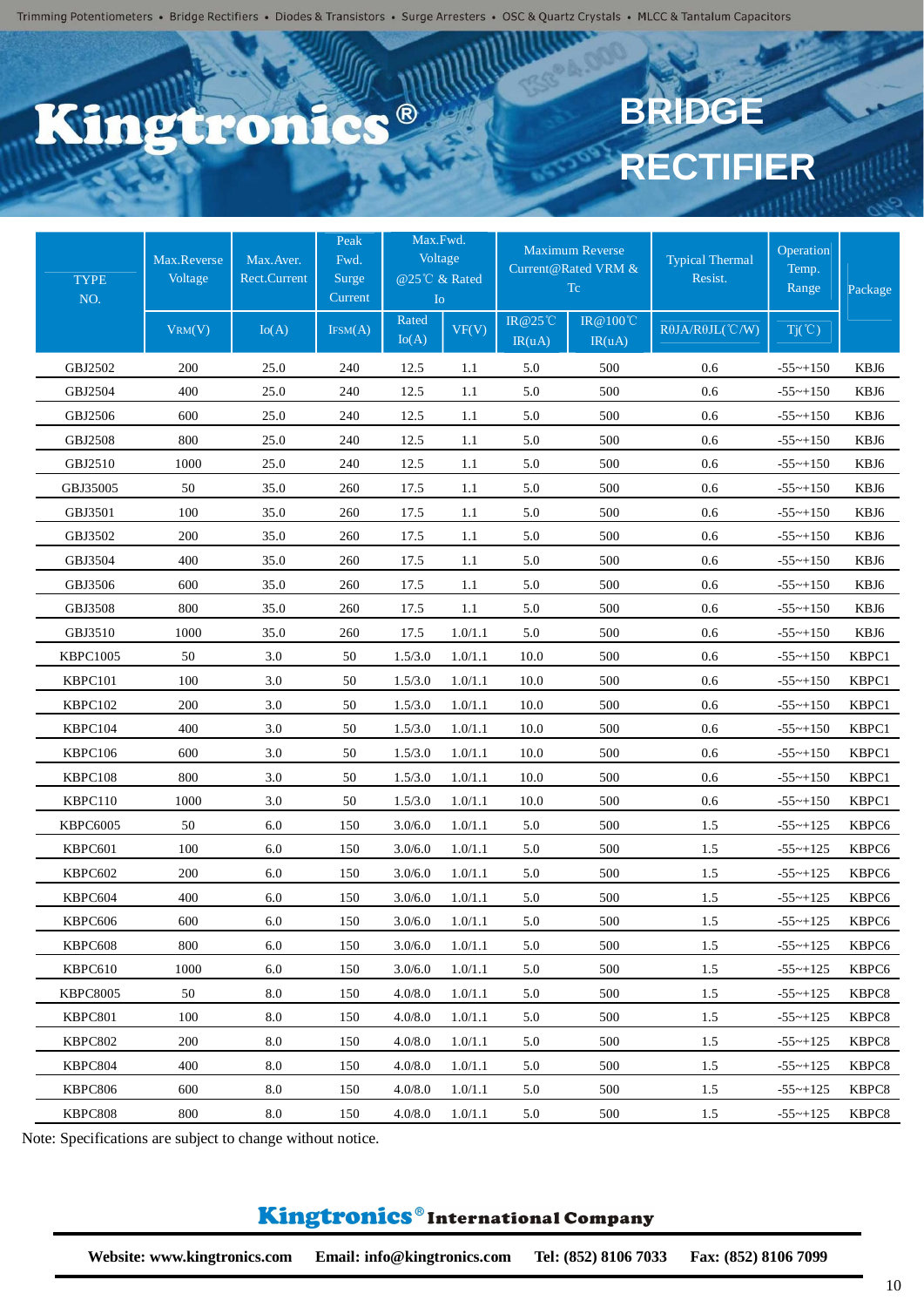#### C.C. ®  $\bigcap$

# **BRIDG RECTIFIER**

| <b>TYPE</b><br>NO. | Max.Reverse<br>Voltage | Max.Aver.<br><b>Rect.Current</b> | Peak<br>Fwd.<br>Surge<br>Current | Max.Fwd.<br>Voltage<br>@25℃ & Rated<br>I <sub>o</sub> |         |                   | <b>Maximum Reverse</b><br>Current@Rated VRM &<br>Tc | <b>Typical Thermal</b><br>Resist. | Operation<br>Temp.<br>Range | Package |
|--------------------|------------------------|----------------------------------|----------------------------------|-------------------------------------------------------|---------|-------------------|-----------------------------------------------------|-----------------------------------|-----------------------------|---------|
|                    | VRM(V)                 | Io(A)                            | IFSM(A)                          | Rated<br>Io(A)                                        | VF(V)   | IR@25°C<br>IR(uA) | IR @ 100℃<br>IR(uA)                                 | $R\theta$ JA/ $R\theta$ JL(°C/W)  | $Tj(\degree C)$             |         |
| KBPC810            | 1000                   | 8.0                              | 150                              | 4.0/8.0                                               | 1.0/1.1 | 5.0               | 500                                                 | 1.5                               | $-55$ ~ $+125$              | KBPC8   |
| KBPC10005          | 50                     | 10.0                             | 150                              | 5.0/10.0                                              | 1.0/1.1 | 5.0               | 500                                                 | 1.5                               | $-55$ ~+125                 | KBPC8   |
| <b>KBPC1001</b>    | 100                    | 10.0                             | 150                              | 5.0/10.0                                              | 1.0/1.1 | 5.0               | 500                                                 | 1.5                               | $-55$ ~ $+125$              | KBPC8   |
| <b>KBPC1002</b>    | 200                    | 10.0                             | 150                              | 5.0/10.0                                              | 1.0/1.1 | 5.0               | 500                                                 | 1.5                               | $-55$ ~+125                 | KBPC8   |
| <b>KBPC1004</b>    | 400                    | 10.0                             | 150                              | 5.0/10.0                                              | 1.0/1.1 | 5.0               | 500                                                 | 1.5                               | $-55$ ~+125                 | KBPC8   |
| <b>KBPC1006</b>    | 600                    | 10.0                             | 150                              | 5.0/10.0                                              | 1.0/1.1 | 5.0               | 500                                                 | 1.5                               | $-55$ ~ $+125$              | KBPC8   |
| <b>KBPC1008</b>    | 800                    | 10.0                             | 150                              | 5.0/10.0                                              | 1.0/1.1 | 5.0               | 500                                                 | 1.5                               | $-55 \sim +125$             | KBPC8   |
| <b>KBPC1010</b>    | 1000                   | 10.0                             | 150                              | 5.0/10.0                                              | 1.0/1.1 | 5.0               | 500                                                 | 1.5                               | $-55$ ~ $+125$              | KBPC8   |
| <b>KBPC15005</b>   | 50                     | 15.0                             | 300                              | 7.5                                                   | 1.1     | 5.0               | 500                                                 | 1.5                               | $-55$ ~+125                 | KBPC25  |
| <b>KBPC1501</b>    | 100                    | 15.0                             | 300                              | 7.5                                                   | 1.1     | 5.0               | 500                                                 | 1.5                               | $-55$ ~+125                 | KBPC25  |
| <b>KBPC1502</b>    | 200                    | 15.0                             | 300                              | 7.5                                                   | 1.1     | 5.0               | 500                                                 | 1.5                               | $-55$ ~+125                 | KBPC25  |
| <b>KBPC1504</b>    | 400                    | 15.0                             | 300                              | 7.5                                                   | 1.1     | 5.0               | 500                                                 | 1.5                               | $-55$ ~+125                 | KBPC25  |
| <b>KBPC1506</b>    | 600                    | 15.0                             | 300                              | 7.5                                                   | 1.1     | 5.0               | 500                                                 | 1.5                               | $-55$ ~ $+125$              | KBPC25  |
| <b>KBPC1508</b>    | 800                    | 15.0                             | 300                              | 7.5                                                   | 1.1     | 5.0               | 500                                                 | 1.5                               | $-55$ ~+125                 | KBPC25  |
| <b>KBPC1510</b>    | 1000                   | 15.0                             | 300                              | 7.5                                                   | 1.1     | 5.0               | 500                                                 | 1.5                               | $-55$ ~+125                 | KBPC25  |
| <b>KBPC25005</b>   | 50                     | 25.0                             | 400                              | 12.5                                                  | 1.1     | 5.0               | 500                                                 | 1.5                               | $-55$ ~+125                 | KBPC25  |
| <b>KBPC2501</b>    | 100                    | 25.0                             | 400                              | 12.5                                                  | 1.1     | 5.0               | 500                                                 | 1.5                               | $-55$ ~ $+125$              | KBPC25  |
| <b>KBPC2502</b>    | 200                    | 25.0                             | 400                              | 12.5                                                  | 1.1     | 5.0               | 500                                                 | 1.5                               | $-55$ ~+125                 | KBPC25  |
| <b>KBPC2504</b>    | 400                    | 25.0                             | 400                              | 12.5                                                  | 1.1     | 5.0               | 500                                                 | 1.5                               | $-55$ ~+125                 | KBPC25  |
| <b>KBPC2506</b>    | 600                    | 25.0                             | 400                              | 12.5                                                  | 1.1     | 5.0               | 500                                                 | 1.5                               | $-55$ ~ $+125$              | KBPC25  |
| <b>KBPC2508</b>    | 800                    | 25.0                             | 400                              | 12.5                                                  | 1.1     | 5.0               | 500                                                 | 1.5                               | $-55$ ~+125                 | KBPC25  |
| <b>KBPC2510</b>    | 1000                   | 25.0                             | 400                              | 12.5                                                  | 1.1     | 5.0               | 500                                                 | 1.5                               | $-55$ ~ $+125$              | KBPC25  |
| <b>KBPC35005</b>   | 50                     | 35.0                             | 400                              | 17.5                                                  | 1.1     | 5.0               | 500                                                 | 1.5                               | $-55$ ~ $+125$              | KBPC25  |
| <b>KBPC3501</b>    | 100                    | 35.0                             | 400                              | 17.5                                                  | 1.1     | 5.0               | 500                                                 | 1.5                               | $-55$ ~+125                 | KBPC25  |
| <b>KBPC3502</b>    | 200                    | 35.0                             | 400                              | 17.5                                                  | 1.1     | 5.0               | 500                                                 | 1.5                               | $-55$ ~ $+125$              | KBPC25  |
| <b>KBPC3504</b>    | 400                    | 35.0                             | 400                              | 17.5                                                  | 1.1     | 5.0               | 500                                                 | 1.5                               | $-55$ ~+125                 | KBPC25  |
| <b>KBPC3506</b>    | 600                    | 35.0                             | 400                              | 17.5                                                  | 1.1     | 5.0               | 500                                                 | 1.5                               | $-55$ ~ $+125$              | KBPC25  |
| <b>KBPC3508</b>    | 800                    | 35.0                             | 400                              | 17.5                                                  | 1.1     | 5.0               | 500                                                 | 1.5                               | $-55$ ~ $+125$              | KBPC25  |
| <b>KBPC3510</b>    | 1000                   | 35.0                             | 400                              | 17.5                                                  | 1.1     | 5.0               | 500                                                 | 1.5                               | $-55$ ~ $+125$              | KBPC25  |
| <b>KBPC50005</b>   | 50                     | 50.0                             | 500                              | 25                                                    | 1.1     | 5.0               | 500                                                 | 1.5                               | $-55$ ~ $+125$              | KBPC25  |
| <b>KBPC5001</b>    | 100                    | 50.0                             | 500                              | 25                                                    | 1.1     | 5.0               | 500                                                 | 1.5                               | $-55$ ~ $+125$              | KBPC25  |
| <b>KBPC5002</b>    | 200                    | 50.0                             | 500                              | 25                                                    | 1.1     | 5.0               | 500                                                 | 1.5                               | $-55$ ~ $+125$              | KBPC25  |

Note: Specifications are subject to change without notice.

#### Kingtronics®International Company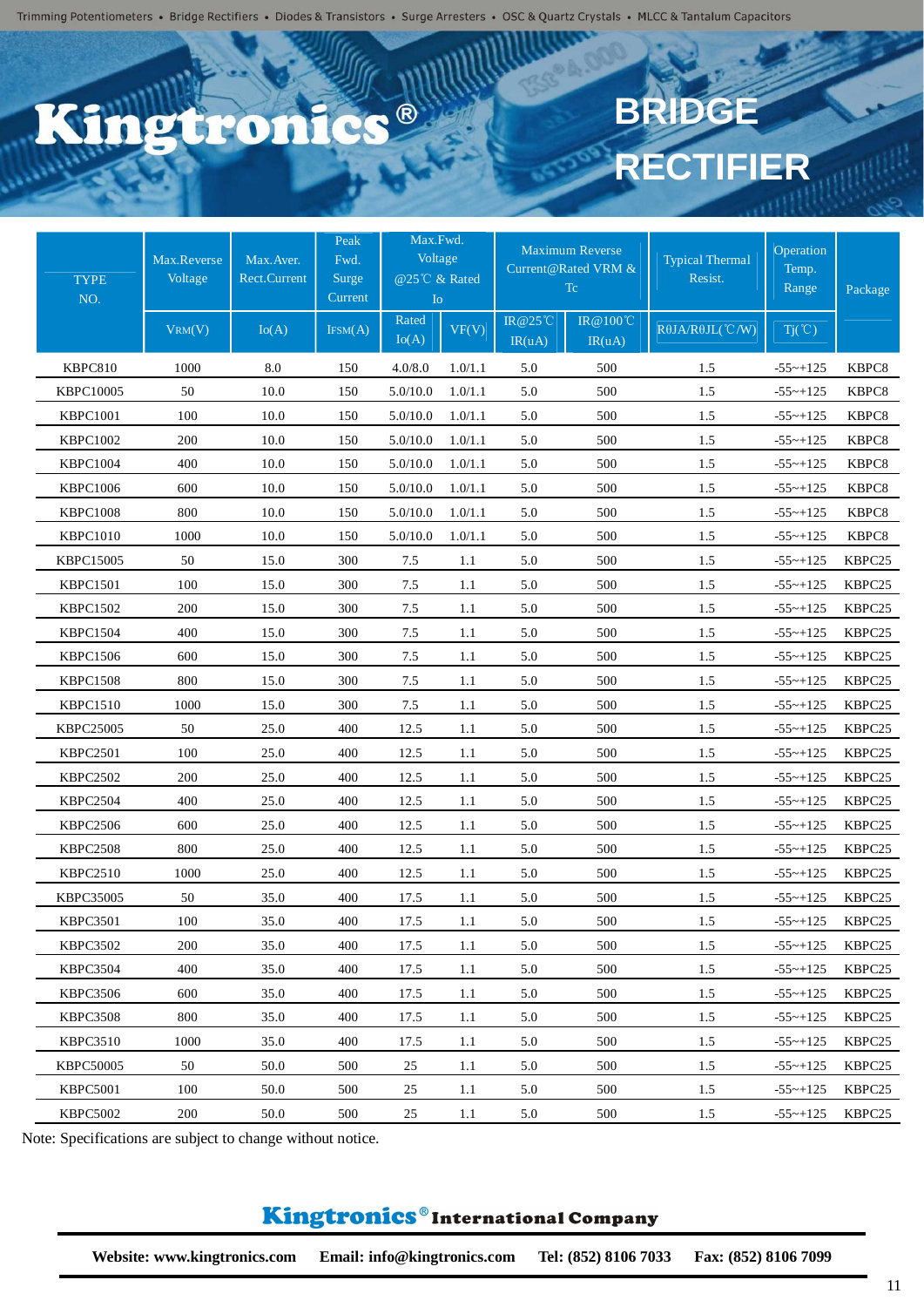### C.C.® **PEPO**

# **BRIDGE RECTIFIER**

| <b>TYPE</b><br>NO. | Max.Reverse<br>Voltage | Max. Aver.<br><b>Rect.Current</b> | Peak<br>Fwd.<br>Surge<br>Current | Max.Fwd.<br>Voltage<br>@25℃ & Rated<br>I <sub>O</sub> |       |                   | <b>Maximum Reverse</b><br>Current@Rated VRM &<br>Tc | <b>Typical Thermal</b><br>Resist. | Operation<br>Temp.<br>Range | Package            |
|--------------------|------------------------|-----------------------------------|----------------------------------|-------------------------------------------------------|-------|-------------------|-----------------------------------------------------|-----------------------------------|-----------------------------|--------------------|
|                    | VRM(V)                 | Io(A)                             | IFSM(A)                          | Rated<br>Io(A)                                        | VF(V) | IR@25°C<br>IR(uA) | IR@100℃<br>IR(uA)                                   | $R\theta$ JA/R $\theta$ JL(°C/W)  | $Tj(\degree C)$             |                    |
| <b>KBPC5004</b>    | 400                    | 50.0                              | 500                              | 25                                                    | 1.1   | 5.0               | 500                                                 | 1.5                               | $-55$ ~+125                 | KBPC25             |
| <b>KBPC5006</b>    | 600                    | 50.0                              | 500                              | 25                                                    | 1.1   | 5.0               | 500                                                 | 1.5                               | $-55$ ~+125                 | KBPC25             |
| <b>KBPC5008</b>    | 800                    | 50.0                              | 500                              | 25                                                    | 1.1   | 5.0               | 500                                                 | 1.5                               | $-55$ ~+125                 | KBPC <sub>25</sub> |
| <b>KBPC5010</b>    | 1000                   | 50.0                              | 500                              | 25                                                    | 1.1   | 5.0               | 500                                                 | 1.5                               | $-55$ ~+125                 | KBPC25             |
| KBPC1501W          | 100                    | 15.0                              | 300                              | 7.5                                                   | 1.1   | 5.0               | 500                                                 | 1.5                               | $-55$ ~+125                 | KBPC-W             |
| KBPC1502W          | 200                    | 15.0                              | 300                              | 7.5                                                   | 1.1   | 5.0               | 500                                                 | 1.5                               | $-55$ ~ $+125$              | KBPC-W             |
| KBPC1504W          | 400                    | 15.0                              | 300                              | 7.5                                                   | 1.1   | 5.0               | 500                                                 | 1.5                               | $-55$ ~+125                 | KBPC-W             |
| KBPC1506W          | 600                    | 15.0                              | 300                              | 7.5                                                   | 1.1   | 5.0               | 500                                                 | 1.5                               | $-55$ ~+125                 | KBPC-W             |
| KBPC1508W          | 800                    | 15.0                              | 300                              | 7.5                                                   | 1.1   | 5.0               | 500                                                 | 1.5                               | $-55$ ~ $+125$              | KBPC-W             |
| KBPC1510W          | 1000                   | 15.0                              | 300                              | 7.5                                                   | 1.1   | 5.0               | 500                                                 | 1.5                               | $-55$ ~ $+125$              | KBPC-W             |
| <b>KBPC25005W</b>  | 50                     | 25.0                              | 400                              | 12.5                                                  | 1.1   | 5.0               | 500                                                 | 1.5                               | $-55$ ~+125                 | KBPC-W             |
| KBPC2501W          | 100                    | 25.0                              | 400                              | 12.5                                                  | 1.1   | 5.0               | 500                                                 | 1.5                               | $-55$ ~+125                 | KBPC-W             |
| KBPC2502W          | 200                    | 25.0                              | 400                              | 12.5                                                  | 1.1   | 5.0               | 500                                                 | 1.5                               | $-55 - +125$                | KBPC-W             |
| KBPC2504W          | 400                    | 25.0                              | 400                              | 12.5                                                  | 1.1   | 5.0               | 500                                                 | 1.5                               | $-55$ ~ $+125$              | KBPC-W             |
| KBPC2506W          | 600                    | 25.0                              | 400                              | 12.5                                                  | 1.1   | 5.0               | 500                                                 | 1.5                               | $-55$ ~ $+125$              | KBPC-W             |
| KBPC2508W          | 800                    | 25.0                              | 400                              | 12.5                                                  | 1.1   | 5.0               | 500                                                 | 1.5                               | $-55$ ~ $+125$              | KBPC-W             |
| KBPC2510W          | 1000                   | 25.0                              | 400                              | 12.5                                                  | 1.1   | 5.0               | 500                                                 | 1.5                               | $-55$ ~+125                 | KBPC-W             |
| <b>KBPC35005W</b>  | 50                     | 35.0                              | 400                              | 17.5                                                  | 1.1   | 5.0               | 500                                                 | 1.5                               | $-55$ ~+125                 | KBPC-W             |
| KBPC3501W          | 100                    | 35.0                              | 400                              | 17.5                                                  | 1.1   | 5.0               | 500                                                 | 1.5                               | $-55$ ~+125                 | KBPC-W             |
| KBPC3502W          | 200                    | 35.0                              | 400                              | 17.5                                                  | 1.1   | 5.0               | 500                                                 | 1.5                               | $-55$ ~+125                 | KBPC-W             |
| KBPC3504W          | 400                    | 35.0                              | 400                              | 17.5                                                  | 1.1   | 5.0               | 500                                                 | 1.5                               | $-55$ ~ $+125$              | KBPC-W             |
| KBPC3506W          | 600                    | 35.0                              | 400                              | 17.5                                                  | 1.1   | 5.0               | 500                                                 | 1.5                               | $-55$ ~+125                 | KBPC-W             |
| KBPC3508W          | 800                    | 35.0                              | 400                              | 17.5                                                  | 1.1   | 5.0               | 500                                                 | 1.5                               | $-55$ ~+125                 | KBPC-W             |
| KBPC3510W          | 1000                   | 35.0                              | 400                              | 17.5                                                  | 1.1   | 5.0               | 500                                                 | 1.5                               | $-55$ ~+125                 | KBPC-W             |
| <b>KBPC50005W</b>  | 50                     | 50.0                              | 500                              | 25                                                    | 1.1   | 5.0               | 500                                                 | 1.5                               | $-55$ ~+125                 | KBPC-W             |
| KBPC5001W          | 100                    | 50.0                              | 500                              | 25                                                    | 1.1   | 5.0               | 500                                                 | 1.5                               | $-55$ ~+125                 | KBPC-W             |
| KBPC5002W          | 200                    | 50.0                              | 500                              | 25                                                    | 1.1   | 5.0               | 500                                                 | 1.5                               | $-55$ ~+125                 | KBPC-W             |
| KBPC5004W          | 400                    | 50.0                              | 500                              | 25                                                    | 1.1   | 5.0               | 500                                                 | 1.5                               | $-55$ ~+125                 | KBPC-W             |
| KBPC5006W          | 600                    | 50.0                              | 500                              | 12.5                                                  | 1.1   | 5.0               | 500                                                 | 1.5                               | $-55$ ~ $+125$              | KBPC-W             |
| KBPC5008W          | 800                    | 50.0                              | 500                              | 12.5                                                  | 1.1   | 5.0               | 500                                                 | 1.5                               | $-55$ ~ $+125$              | KBPC-W             |
| KBPC5010W          | 1000                   | 50.0                              | 500                              | 12.5                                                  | 1.1   | 5.0               | 500                                                 | 1.5                               | $-55$ ~+125                 | KBPC-W             |
| BR15005            | 50                     | 15.0                              | 300                              | 17.5                                                  | 1.1   | 5.0               | 500                                                 | 1.5                               | $-55$ ~+125                 | BR                 |

Note: Specifications are subject to change without notice.

#### Kingtronics®International Company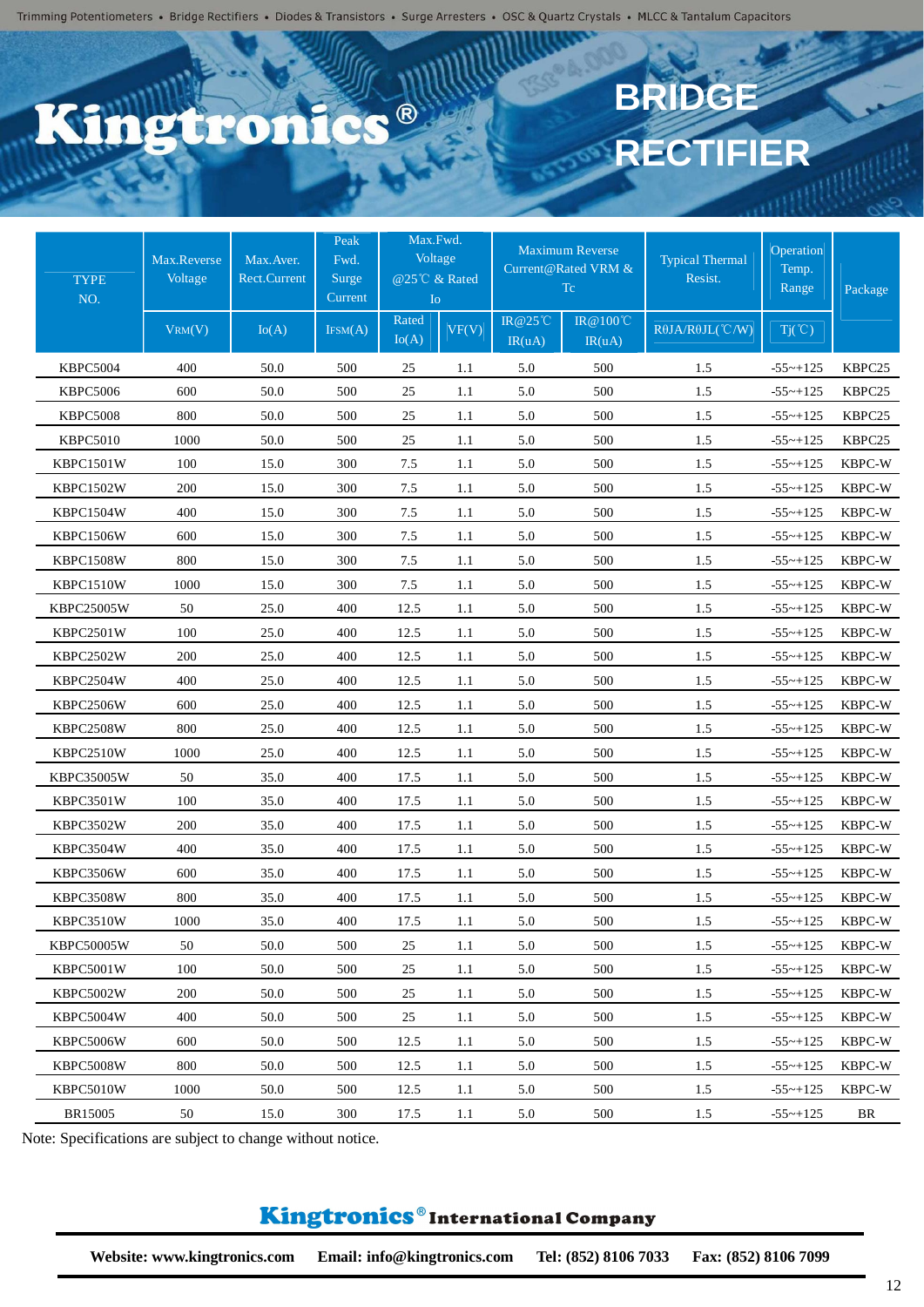## C.C.R **Piro**

# **BRIDGE RECTIFIER**

| <b>TYPE</b><br>NO. | Max.Reverse<br>Voltage | Max. Aver.<br>Rect.Current | Max.Fwd.<br>Peak<br>Voltage<br>Fwd.<br>@25℃ & Rated<br>Surge<br>Current<br>I <sub>o</sub> |                |       | <b>Maximum Reverse</b><br>Current@Rated VRM &<br>Tc. | <b>Typical Thermal</b><br>Resist. | Operation<br>Temp.<br>Range      | Package         |           |
|--------------------|------------------------|----------------------------|-------------------------------------------------------------------------------------------|----------------|-------|------------------------------------------------------|-----------------------------------|----------------------------------|-----------------|-----------|
|                    | VRM(V)                 | Io(A)                      | IFSM(A)                                                                                   | Rated<br>Io(A) | VF(V) | IR@25°C<br>IR(uA)                                    | IR@100℃<br>IR(uA)                 | $R\theta$ JA/R $\theta$ JL(°C/W) | $Tj(\degree C)$ |           |
| <b>BR1501</b>      | 100                    | 15.0                       | 300                                                                                       | 17.5           | 1.1   | 5.0                                                  | 500                               | 1.5                              | $-55$ ~ $+125$  | <b>BR</b> |
| BR1502             | 200                    | 15.0                       | 300                                                                                       | 17.5           | 1.1   | 5.0                                                  | 500                               | 1.5                              | $-55$ ~+125     | BR        |
| <b>BR1504</b>      | 400                    | 15.0                       | 300                                                                                       | 17.5           | 1.1   | 5.0                                                  | 500                               | 1.5                              | $-55$ ~ $+125$  | <b>BR</b> |
| <b>BR1506</b>      | 600                    | 15.0                       | 300                                                                                       | 17.5           | 1.1   | 5.0                                                  | 500                               | 1.5                              | $-55$ ~+125     | BR        |
| <b>BR1508</b>      | 800                    | 15.0                       | 300                                                                                       | 17.5           | 1.1   | 5.0                                                  | 500                               | 1.5                              | $-55$ ~+125     | <b>BR</b> |
| <b>BR1510</b>      | 1000                   | 15.0                       | 300                                                                                       | 17.5           | 1.1   | 5.0                                                  | 500                               | $1.5$                            | $-55$ ~ $+125$  | BR        |
| BR25005            | 50                     | 25.0                       | 400                                                                                       | 25             | 1.1   | 5.0                                                  | 500                               | 1.5                              | $-55$ ~ $+125$  | <b>BR</b> |
| <b>BR2501</b>      | 100                    | 25.0                       | 400                                                                                       | 25             | 1.1   | 5.0                                                  | 500                               | 1.5                              | $-55$ ~ $+125$  | BR        |
| <b>BR2502</b>      | 200                    | 25.0                       | 400                                                                                       | 25             | 1.1   | 5.0                                                  | 500                               | 1.5                              | $-55$ ~ $+125$  | <b>BR</b> |
| <b>BR2504</b>      | 400                    | 25.0                       | 400                                                                                       | 25             | 1.1   | 5.0                                                  | 500                               | 1.5                              | $-55$ ~+125     | BR        |
| <b>BR2506</b>      | 600                    | 25.0                       | 400                                                                                       | 25             | 1.1   | 5.0                                                  | 500                               | 1.5                              | $-55$ ~+125     | BR        |
| <b>BR2508</b>      | 800                    | 25.0                       | 400                                                                                       | 25             | 1.1   | 5.0                                                  | 500                               | 1.5                              | $-55$ ~+125     | <b>BR</b> |
| <b>BR2510</b>      | 1000                   | 25.0                       | 400                                                                                       | 25             | 1.1   | 5.0                                                  | 500                               | 1.5                              | $-55 \sim +125$ | BR        |
| BR35005            | 50                     | 35.0                       | 400                                                                                       | 7.5            | 1.1   | 5.0                                                  | 500                               | $1.5$                            | $-55$ ~ $+125$  | BR        |
| <b>BR3501</b>      | 100                    | 35.0                       | 400                                                                                       | 7.5            | 1.1   | 5.0                                                  | 500                               | 1.5                              | $-55$ ~ $+125$  | <b>BR</b> |
| <b>BR3502</b>      | 200                    | 35.0                       | 400                                                                                       | 7.5            | 1.1   | 5.0                                                  | 500                               | 1.5                              | $-55$ ~ $+125$  | BR        |
| <b>BR3504</b>      | 400                    | 35.0                       | 400                                                                                       | 7.5            | 1.1   | 5.0                                                  | 500                               | 1.5                              | $-55$ ~+125     | <b>BR</b> |
| <b>BR3506</b>      | 600                    | 35.0                       | 400                                                                                       | 7.5            | 1.1   | 5.0                                                  | 500                               | $1.5$                            | $-55$ ~+125     | BR        |
| <b>BR3508</b>      | 800                    | 35.0                       | 400                                                                                       | 7.5            | 1.1   | 5.0                                                  | 500                               | 1.5                              | $-55$ ~ $+125$  | BR        |
| <b>BR3510</b>      | 1000                   | 35.0                       | 400                                                                                       | 7.5            | 1.1   | 5.0                                                  | 500                               | 1.5                              | $-55$ ~+125     | BR        |
| BR50005            | 50                     | 50.0                       | 500                                                                                       | 12.5           | 1.1   | 5.0                                                  | 500                               | 1.5                              | $-55$ ~+125     | BR        |
| <b>BR5001</b>      | 100                    | 50.0                       | 500                                                                                       | 12.5           | 1.1   | 5.0                                                  | 500                               | 1.5                              | $-55$ ~+125     | BR        |
| <b>BR5002</b>      | 200                    | 50.0                       | 500                                                                                       | 12.5           | 1.1   | 5.0                                                  | 500                               | 1.5                              | $-55 - +125$    | BR        |
| <b>BR5004</b>      | 400                    | 50.0                       | 500                                                                                       | 12.5           | 1.1   | 5.0                                                  | 500                               | 1.5                              | $-55$ ~+125     | BR        |
| <b>BR5006</b>      | 600                    | 50.0                       | 500                                                                                       | 12.5           | 1.1   | 5.0                                                  | 500                               | 1.5                              | $-55 - +125$    | BR        |
| <b>BR5008</b>      | 800                    | 50.0                       | 500                                                                                       | 12.5           | 1.1   | 5.0                                                  | 500                               | 1.5                              | $-55$ ~ $+125$  | BR        |
| <b>BR5010</b>      | 1000                   | 50.0                       | 500                                                                                       | 12.5           | 1.1   | 5.0                                                  | 500                               | 1.5                              | $-55$ ~ $+125$  | BR        |
| <b>BR15005W</b>    | 50                     | 15.0                       | 300                                                                                       | 17.5           | 1.1   | 5.0                                                  | 500                               | 1.5                              | $-55$ ~+125     | BR-W      |
| <b>BR1501W</b>     | 100                    | 15.0                       | 300                                                                                       | 17.5           | 1.1   | 5.0                                                  | 500                               | 1.5                              | $-55$ ~ $+125$  | BR-W      |
| <b>BR1502W</b>     | 200                    | 15.0                       | 300                                                                                       | 17.5           | 1.1   | 5.0                                                  | 500                               | 1.5                              | $-55$ ~ $+125$  | BR-W      |
| <b>BR1504W</b>     | 400                    | 15.0                       | 300                                                                                       | 17.5           | 1.1   | 5.0                                                  | 500                               | 1.5                              | $-55$ ~ $+125$  | BR-W      |
| <b>BR1506W</b>     | 600                    | 15.0                       | 300                                                                                       | 17.5           | 1.1   | 5.0                                                  | 500                               | 1.5                              | $-55$ ~+125     | BR-W      |

Note: Specifications are subject to change without notice.

#### Kingtronics®International Company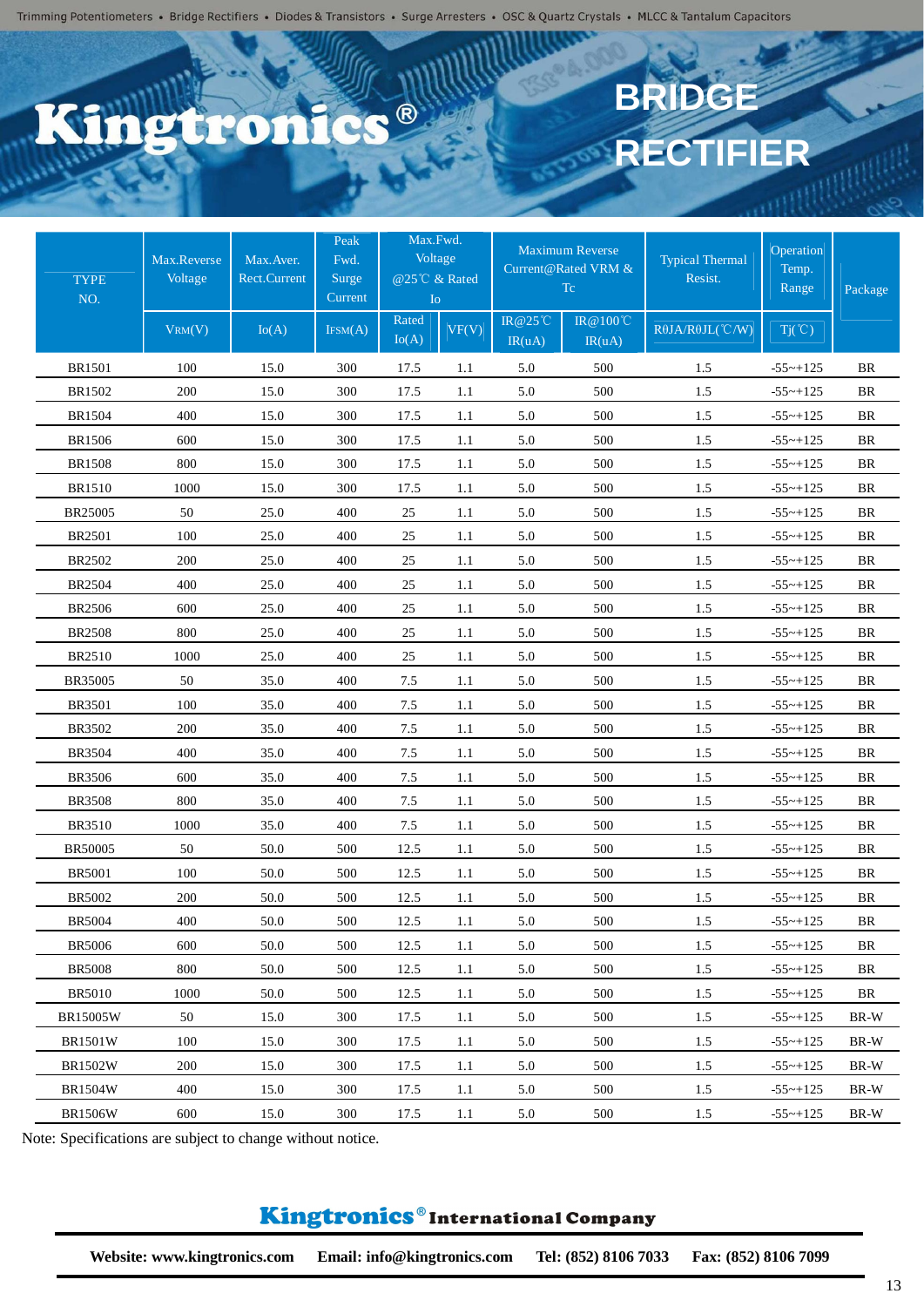## C.C.R **Ptro**

# **BRIDGE RECTIFIER**

| <b>TYPE</b><br>NO. | Max.Reverse<br>Voltage | Max. Aver.<br>Rect.Current | Peak<br>Fwd.<br>Surge<br>Current | Max.Fwd.<br>Voltage<br>@25℃ & Rated<br>I <sub>o</sub> |         |                          | <b>Maximum Reverse</b><br>Current@Rated VRM &<br>Tc. | <b>Typical Thermal</b><br>Resist. | Operation<br>Temp.<br>Range | Package     |
|--------------------|------------------------|----------------------------|----------------------------------|-------------------------------------------------------|---------|--------------------------|------------------------------------------------------|-----------------------------------|-----------------------------|-------------|
|                    | VRM(V)                 | Io(A)                      | IFSM(A)                          | Rated<br>Io(A)                                        | VF(V)   | <b>IR@25°C</b><br>IR(uA) | IR@100℃<br>IR(uA)                                    | $R\theta$ JA/ $R\theta$ JL(°C/W)  | $Tj(\degree C)$             |             |
| <b>BR1508W</b>     | 800                    | 15.0                       | 300                              | 17.5                                                  | 1.1     | 5.0                      | 500                                                  | 1.5                               | $-55$ ~ $+125$              | BR-W        |
| <b>BR1510W</b>     | 1000                   | 15.0                       | 300                              | 17.5                                                  | 1.1     | 5.0                      | 500                                                  | 1.5                               | $-55$ ~ $+125$              | BR-W        |
| BR25005W           | 50                     | 25.0                       | 400                              | 25                                                    | 1.1     | 5.0                      | 500                                                  | 1.5                               | $-55$ ~+125                 | BR-W        |
| <b>BR2501W</b>     | 100                    | 25.0                       | 400                              | 25                                                    | 1.1     | 5.0                      | 500                                                  | 1.5                               | $-55$ ~ $+125$              | BR-W        |
| <b>BR2502W</b>     | 200                    | 25.0                       | 400                              | 25                                                    | 1.1     | 5.0                      | 500                                                  | 1.5                               | $-55$ ~ $+125$              | BR-W        |
| <b>BR2504W</b>     | 400                    | 25.0                       | 400                              | 25                                                    | 1.1     | 5.0                      | 500                                                  | 1.5                               | $-55$ ~ $+125$              | BR-W        |
| <b>BR2506W</b>     | 600                    | 25.0                       | 400                              | 25                                                    | 1.1     | 5.0                      | 500                                                  | 1.5                               | $-55$ ~ $+125$              | BR-W        |
| <b>BR2508W</b>     | 800                    | 25.0                       | 400                              | 25                                                    | 1.1     | 5.0                      | 500                                                  | 1.5                               | $-55$ ~+125                 | BR-W        |
| <b>BR2510W</b>     | 1000                   | 25.0                       | 400                              | 25                                                    | 1.1     | 5.0                      | 500                                                  | 1.5                               | $-55$ ~+125                 | BR-W        |
| BR35005W           | 50                     | 35.0                       | 400                              | 7.5                                                   | 1.1     | 5.0                      | 500                                                  | 1.5                               | $-55$ ~ $+125$              | BR-W        |
| <b>BR3501W</b>     | 100                    | 35.0                       | 400                              | 7.5                                                   | 1.1     | 5.0                      | 500                                                  | 1.5                               | $-55$ ~ $+125$              | BR-W        |
| <b>BR3502W</b>     | 200                    | 35.0                       | 400                              | 7.5                                                   | 1.1     | 5.0                      | 500                                                  | 1.5                               | $-55$ ~ $+125$              | BR-W        |
| <b>BR3504W</b>     | 400                    | 35.0                       | 400                              | 7.5                                                   | 1.1     | 5.0                      | 500                                                  | 1.5                               | $-55$ ~+125                 | BR-W        |
| <b>BR3506W</b>     | 600                    | 35.0                       | 400                              | 7.5                                                   | 1.1     | 5.0                      | 500                                                  | 1.5                               | $-55$ ~ $+125$              | BR-W        |
| <b>BR3508W</b>     | 800                    | 35.0                       | 400                              | 7.5                                                   | 1.1     | 5.0                      | 500                                                  | 1.5                               | $-55$ ~+125                 | BR-W        |
| <b>BR3510W</b>     | 1000                   | 35.0                       | 400                              | 7.5                                                   | 1.1     | 5.0                      | 500                                                  | 1.5                               | $-55$ ~ $+125$              | BR-W        |
| <b>BR50005W</b>    | 50                     | 50.0                       | 500                              | 12.5                                                  | 1.1     | 5.0                      | 500                                                  | 1.5                               | $-55$ ~ $+125$              | BR-W        |
| <b>BR5001W</b>     | 100                    | 50.0                       | 500                              | 12.5                                                  | 1.1     | 5.0                      | 500                                                  | 1.5                               | $-55$ ~ $+125$              | BR-W        |
| <b>BR5002W</b>     | 200                    | 50.0                       | 500                              | 12.5                                                  | 1.1     | 5.0                      | 500                                                  | 1.5                               | $-55$ ~ $+125$              | BR-W        |
| <b>BR5004W</b>     | 400                    | 50.0                       | 500                              | 12.5                                                  | 1.1     | 5.0                      | 500                                                  | 1.5                               | $-55$ ~+125                 | BR-W        |
| <b>BR5006W</b>     | 600                    | 50.0                       | 500                              | 25                                                    | 1.1     | 5.0                      | 500                                                  | 1.5                               | $-55$ ~ $+125$              | BR-W        |
| <b>BR5008W</b>     | 800                    | 50.0                       | 500                              | 25                                                    | 1.1     | 5.0                      | 500                                                  | 1.5                               | $-55$ ~ $+125$              | BR-W        |
| <b>BR5010W</b>     | 1000                   | 50.0                       | 500                              | 25                                                    | 1.1     | 5.0                      | 500                                                  | 1.5                               | $-55$ ~ $+125$              | BR-W        |
| GBPC15005          | 50                     | 15.0                       | 300                              | 7.5                                                   | 1.1     | 5.0                      | 500                                                  | 1.5                               | $-55$ ~+150                 | <b>GBPC</b> |
| <b>GBPC1501</b>    | 100                    | 15.0                       | 300                              | 7.5                                                   | $1.1\,$ | 5.0                      | 500                                                  | 1.5                               | $-55 - +150$                | <b>GBPC</b> |
| GBPC1502           | 200                    | 15.0                       | 300                              | 7.5                                                   | 1.1     | 5.0                      | 500                                                  | $1.5\,$                           | $-55 - +150$                | <b>GBPC</b> |
| <b>GBPC1504</b>    | 400                    | 15.0                       | 300                              | 7.5                                                   | 1.1     | 5.0                      | 500                                                  | 1.5                               | $-55$ ~+150                 | <b>GBPC</b> |
| <b>GBPC1506</b>    | 600                    | 15.0                       | 300                              | 7.5                                                   | 1.1     | 5.0                      | 500                                                  | 1.5                               | $-55$ ~+150                 | <b>GBPC</b> |
| <b>GBPC1508</b>    | 800                    | 15.0                       | 300                              | 7.5                                                   | 1.1     | 5.0                      | 500                                                  | 1.5                               | $-55$ ~+150                 | <b>GBPC</b> |
| <b>GBPC1510</b>    | 1000                   | 15.0                       | 300                              | 7.5                                                   | 1.1     | 5.0                      | 500                                                  | 1.5                               | $-55$ ~+150                 | <b>GBPC</b> |
| GBPC25005          | 50                     | 25.0                       | 400                              | 12.5                                                  | 1.1     | 5.0                      | 500                                                  | 1.5                               | $-55$ ~+150                 | <b>GBPC</b> |
| <b>GBPC2501</b>    | 100                    | 25.0                       | 400                              | 12.5                                                  | 1.1     | 5.0                      | 500                                                  | 1.5                               | $-55 - +150$                | <b>GBPC</b> |

Note: Specifications are subject to change without notice.

#### Kingtronics®International Company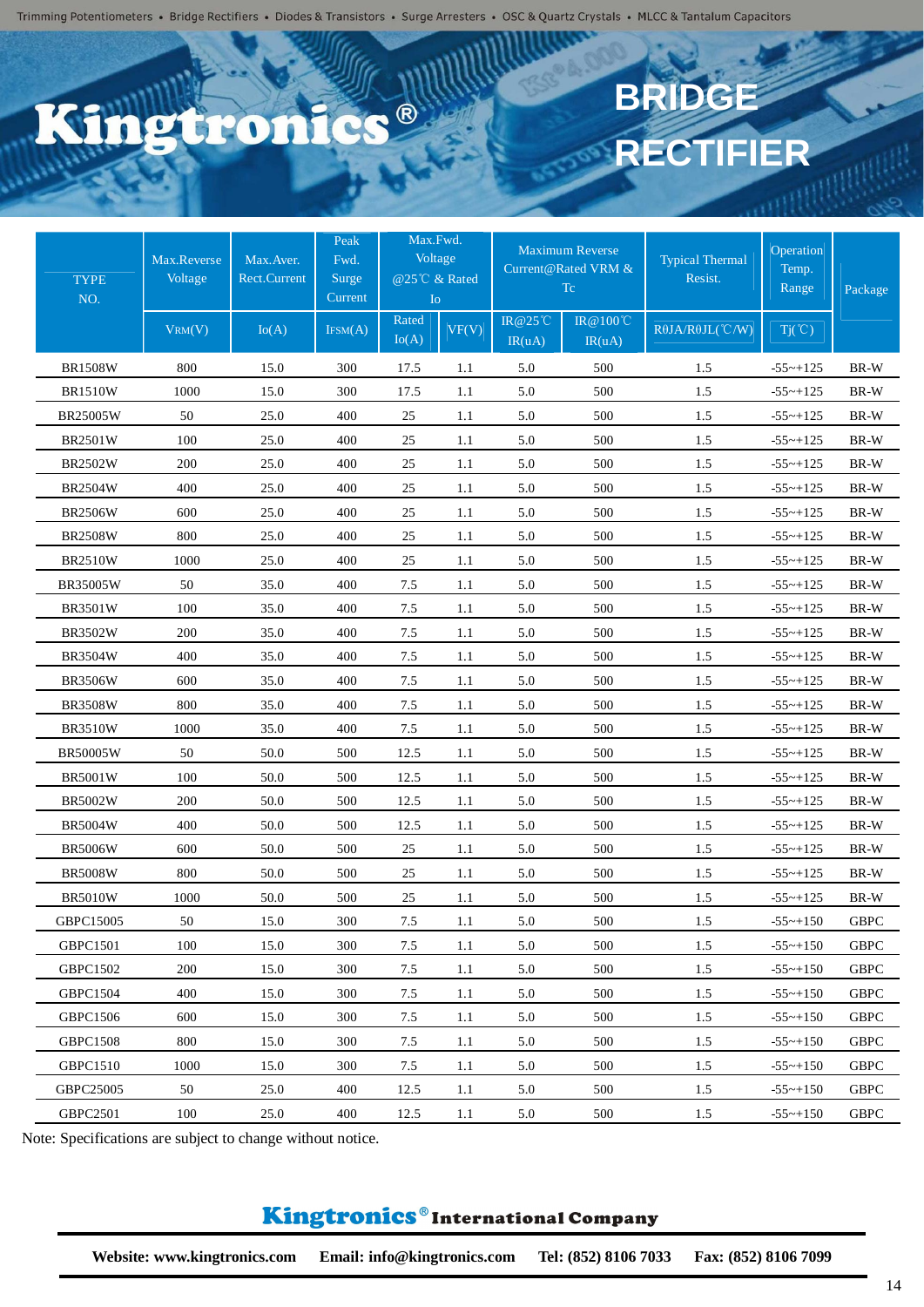## C.C.R **Piro**

# **BRIDGE RECTIFIER**

| <b>TYPE</b><br>NO. | Max.Reverse<br>Voltage | Max. Aver.<br>Rect.Current | Peak<br>Fwd.<br>Surge<br>Current | Max.Fwd.<br>Voltage<br>@25℃ & Rated<br>I <sub>O</sub> |       |                   | <b>Maximum Reverse</b><br>Current@Rated VRM &<br>Tc | <b>Typical Thermal</b><br>Resist. | Operation<br>Temp.<br>Range | Package                        |
|--------------------|------------------------|----------------------------|----------------------------------|-------------------------------------------------------|-------|-------------------|-----------------------------------------------------|-----------------------------------|-----------------------------|--------------------------------|
|                    | VRM(V)                 | Io(A)                      | IFSM(A)                          | Rated<br>Io(A)                                        | VF(V) | IR@25°C<br>IR(uA) | IR@100℃<br>IR(uA)                                   | ROJA/ROJL(°C/W)                   | $Tj(\degree C)$             |                                |
| GBPC2502           | 200                    | 25.0                       | 400                              | 12.5                                                  | 1.1   | 5.0               | 500                                                 | 1.5                               | $-55$ ~+150                 | <b>GBPC</b>                    |
| <b>GBPC2504</b>    | 400                    | 25.0                       | 400                              | 12.5                                                  | 1.1   | 5.0               | 500                                                 | 1.5                               | $-55$ ~+150                 | <b>GBPC</b>                    |
| GBPC2506           | 600                    | 25.0                       | 400                              | 12.5                                                  | 1.1   | 5.0               | 500                                                 | 1.5                               | $-55$ ~+150                 | <b>GBPC</b>                    |
| <b>GBPC2508</b>    | 800                    | 25.0                       | 400                              | 12.5                                                  | 1.1   | 5.0               | 500                                                 | 1.5                               | $-55$ ~+150                 | <b>GBPC</b>                    |
| GBPC2510           | 1000                   | 25.0                       | 400                              | 12.5                                                  | 1.1   | 5.0               | 500                                                 | 1.5                               | $-55$ ~+150                 | <b>GBPC</b>                    |
| S25VB10            | 100                    | 25.0                       | 400                              | 12.5                                                  | 1.1   | 10.0              | 500                                                 | 1.2                               | $-55$ ~+150                 | S <sub>25</sub> V <sub>B</sub> |
| S25VB20            | 200                    | 25.0                       | 400                              | 12.5                                                  | 1.1   | 10.0              | 500                                                 | 1.2                               | $-55$ ~+150                 | S <sub>25</sub> VB             |
| S25VB40            | 400                    | 25.0                       | 400                              | 12.5                                                  | 1.1   | 10.0              | 500                                                 | 1.2                               | $-55$ ~+150                 | S <sub>25</sub> V <sub>B</sub> |
| S25VB60            | 600                    | 25.0                       | 400                              | 12.5                                                  | 1.1   | 10.0              | 500                                                 | $1.2\,$                           | $-55$ ~ $+150$              | S <sub>25</sub> V <sub>B</sub> |
| S25VB80            | 800                    | 25.0                       | 400                              | 12.5                                                  | 1.1   | 10.0              | 500                                                 | 1.2                               | $-55$ ~+150                 | S <sub>25</sub> VB             |
| S25VB100           | 1000                   | 25.0                       | 400                              | 12.5                                                  | 1.1   | 10.0              | 500                                                 | 1.2                               | $-55$ ~+150                 | S <sub>25</sub> V <sub>B</sub> |
| GBPC35005          | 50                     | 35.0                       | 400                              | 17.5                                                  | 1.1   | 5.0               | 500                                                 | 1.5                               | $-55$ ~+150                 | <b>GBPC</b>                    |
| <b>GBPC3501</b>    | 100                    | 35.0                       | 400                              | 17.5                                                  | 1.1   | 5.0               | 500                                                 | 1.5                               | $-55$ ~+150                 | <b>GBPC</b>                    |
| GBPC3502           | 200                    | 35.0                       | 400                              | 17.5                                                  | 1.1   | 5.0               | 500                                                 | 1.5                               | $-55$ ~+150                 | <b>GBPC</b>                    |
| GBPC3504           | 400                    | 35.0                       | 400                              | 17.5                                                  | 1.1   | 5.0               | 500                                                 | 1.5                               | $-55$ ~+150                 | <b>GBPC</b>                    |
| GBPC3506           | 600                    | 35.0                       | 400                              | 17.5                                                  | 1.1   | 5.0               | 500                                                 | 1.5                               | $-55$ ~+150                 | <b>GBPC</b>                    |
| <b>GBPC3508</b>    | 800                    | 35.0                       | 400                              | 17.5                                                  | 1.1   | 5.0               | 500                                                 | 1.5                               | $-55$ ~+150                 | <b>GBPC</b>                    |
| GBPC3510           | 1000                   | 35.0                       | 400                              | 17.5                                                  | 1.1   | 5.0               | 500                                                 | 1.5                               | $-55$ ~+150                 | <b>GBPC</b>                    |
| GBPC50005          | 50                     | 50.0                       | 500                              | 25                                                    | 1.1   | 5.0               | 500                                                 | 1.5                               | $-55$ ~+150                 | <b>GBPC</b>                    |
| <b>GBPC5001</b>    | 100                    | 50.0                       | 500                              | 25                                                    | 1.1   | 5.0               | 500                                                 | 1.5                               | $-55$ ~+150                 | <b>GBPC</b>                    |
| <b>GBPC5002</b>    | 200                    | 50.0                       | 500                              | 25                                                    | 1.1   | 5.0               | 500                                                 | 1.5                               | $-55$ ~+150                 | <b>GBPC</b>                    |
| <b>GBPC5004</b>    | 400                    | 50.0                       | 500                              | 25                                                    | 1.1   | 5.0               | 500                                                 | 1.5                               | $-55$ ~+150                 | <b>GBPC</b>                    |
| <b>GBPC5006</b>    | 600                    | 50.0                       | 500                              | 25                                                    | 1.1   | 5.0               | 500                                                 | 1.5                               | $-55$ ~+150                 | <b>GBPC</b>                    |
| <b>GBPC5008</b>    | 800                    | 50.0                       | 500                              | 25                                                    | 1.1   | 5.0               | 500                                                 | 1.5                               | $-55$ ~+150                 | <b>GBPC</b>                    |
| <b>GBPC5010</b>    | 1000                   | 50.0                       | 500                              | 25                                                    | 1.1   | 5.0               | 500                                                 | 1.5                               | $-55$ ~+150                 | GBPC                           |
| GBPC15005W         | 50                     | 15.0                       | 300                              | 7.5                                                   | 1.1   | 5.0               | 500                                                 | 1.5                               | $-55$ ~+150                 | GBPC-W                         |
| GBPC1501W          | 100                    | 15.0                       | 300                              | 7.5                                                   | 1.1   | 5.0               | 500                                                 | 1.5                               | $-55$ ~+150                 | GBPC-W                         |
| GBPC1502W          | 200                    | 15.0                       | 300                              | 7.5                                                   | 1.1   | 5.0               | 500                                                 | 1.5                               | $-55$ ~+150                 | GBPC-W                         |
| GBPC1504W          | 400                    | 15.0                       | 300                              | 7.5                                                   | 1.1   | 5.0               | 500                                                 | 1.5                               | $-55$ ~+150                 | GBPC-W                         |
| <b>GBPC1506W</b>   | 600                    | 15.0                       | 300                              | 7.5                                                   | 1.1   | 5.0               | 500                                                 | 1.5                               | $-55$ ~+150                 | GBPC-W                         |
| <b>GBPC1508W</b>   | 800                    | 15.0                       | 300                              | 7.5                                                   | 1.1   | 5.0               | 500                                                 | 1.5                               | $-55$ ~+150                 | GBPC-W                         |
| GBPC1510W          | 1000                   | 15.0                       | 300                              | 7.5                                                   | 1.1   | 5.0               | 500                                                 | 1.5                               | $-55$ ~+150                 | GBPC-W                         |

Note: Specifications are subject to change without notice.

#### Kingtronics®International Company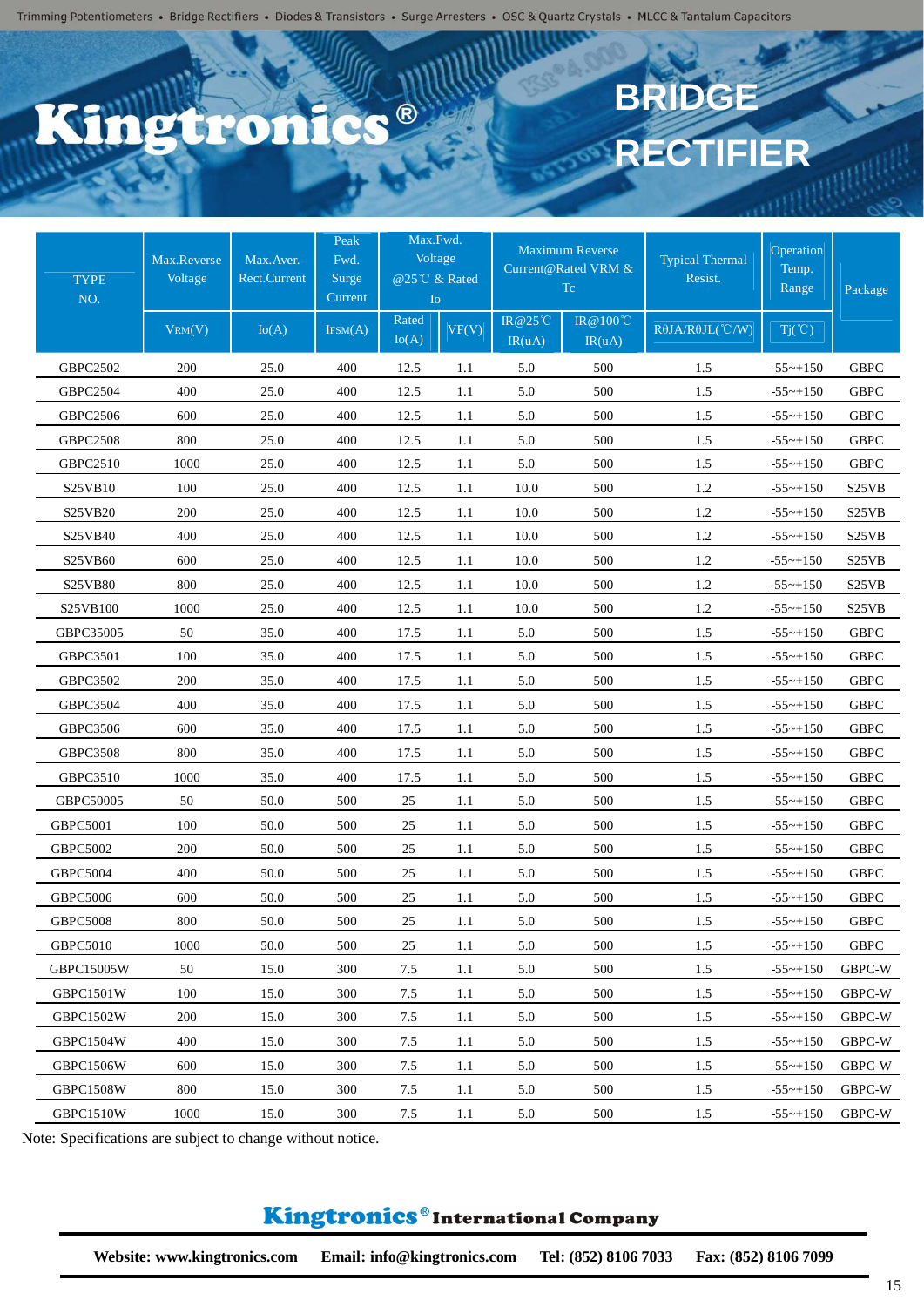## C.S.® **Ptro**

# **BRIDGE RECTIFIER**

| <b>TYPE</b><br>NO. | Max.Reverse<br>Voltage | Max. Aver.<br><b>Rect.Current</b> | Max.Fwd.<br>Peak<br>Voltage<br>Fwd.<br>@25℃ & Rated<br>Surge<br>Current<br>I <sub>O</sub> |                | <b>Maximum Reverse</b><br>Current@Rated VRM &<br>Tc |                   |                   | Typical Thermal<br>Resist.       | Operation<br>Temp.<br>Range | Package               |
|--------------------|------------------------|-----------------------------------|-------------------------------------------------------------------------------------------|----------------|-----------------------------------------------------|-------------------|-------------------|----------------------------------|-----------------------------|-----------------------|
|                    | VRM(V)                 | Io(A)                             | IFSM(A)                                                                                   | Rated<br>Io(A) | VF(V)                                               | IR@25°C<br>IR(uA) | IR@100℃<br>IR(uA) | $R\theta$ JA/R $\theta$ JL(°C/W) | $Tj(\degree C)$             |                       |
| GBPC25005W         | 50                     | 25.0                              | 400                                                                                       | 12.5           | 1.1                                                 | 5.0               | 500               | 1.5                              | $-55$ ~+150                 | GBPC-W                |
| <b>GBPC2501W</b>   | 100                    | 25.0                              | 400                                                                                       | 12.5           | 1.1                                                 | 5.0               | 500               | 1.5                              | $-55$ ~+150                 | GBPC-W                |
| GBPC2502W          | 200                    | 25.0                              | 400                                                                                       | 12.5           | 1.1                                                 | 5.0               | 500               | 1.5                              | $-55$ ~+150                 | GBPC-W                |
| GBPC2504W          | 400                    | 25.0                              | 400                                                                                       | 12.5           | 1.1                                                 | 5.0               | 500               | 1.5                              | $-55$ ~+150                 | GBPC-W                |
| GBPC2506W          | 600                    | 25.0                              | 400                                                                                       | 12.5           | 1.1                                                 | 5.0               | 500               | 1.5                              | $-55$ ~+150                 | GBPC-W                |
| GBPC2508W          | 800                    | 25.0                              | 400                                                                                       | 12.5           | 1.1                                                 | 5.0               | 500               | 1.5                              | $-55$ ~+150                 | GBPC-W                |
| GBPC2510W          | 1000                   | 25.0                              | 400                                                                                       | 12.5           | 1.1                                                 | 5.0               | 500               | 1.5                              | $-55$ ~+150                 | GBPC-W                |
| GBPC35005W         | 50                     | 35.0                              | 400                                                                                       | 17.5           | 1.1                                                 | 5.0               | 500               | 1.5                              | $-55$ ~+150                 | GBPC-W                |
| GBPC3501W          | 100                    | 35.0                              | 400                                                                                       | 17.5           | 1.1                                                 | 5.0               | 500               | 1.5                              | $-55$ ~+150                 | GBPC-W                |
| <b>GBPC3502W</b>   | 200                    | 35.0                              | 400                                                                                       | 17.5           | 1.1                                                 | 5.0               | 500               | 1.5                              | $-55$ ~+150                 | GBPC-W                |
| GBPC3504W          | 400                    | 35.0                              | 400                                                                                       | 17.5           | 1.1                                                 | 5.0               | 500               | 1.5                              | $-55$ ~+150                 | GBPC-W                |
| <b>GBPC3506W</b>   | 600                    | 35.0                              | 400                                                                                       | 17.5           | 1.1                                                 | 5.0               | 500               | 1.5                              | $-55$ ~+150                 | GBPC-W                |
| <b>GBPC3508W</b>   | 800                    | 35.0                              | 400                                                                                       | 17.5           | 1.1                                                 | 5.0               | 500               | 1.5                              | $-55$ ~+150                 | GBPC-W                |
| <b>GBPC3510W</b>   | 1000                   | 35.0                              | 400                                                                                       | 17.5           | 1.1                                                 | 5.0               | 500               | 1.5                              | $-55$ ~+150                 | GBPC-W                |
| GBPC50005W         | 50                     | 50.0                              | 500                                                                                       | 25             | 1.1                                                 | 5.0               | 500               | 1.5                              | $-55$ ~+150                 | GBPC-W                |
| GBPC5001W          | 100                    | 50.0                              | 500                                                                                       | 25             | 1.1                                                 | 5.0               | 500               | 1.5                              | $-55$ ~+150                 | GBPC-W                |
| GBPC5002W          | 200                    | 50.0                              | 500                                                                                       | 25             | 1.1                                                 | 5.0               | 500               | 1.5                              | $-55$ ~+150                 | GBPC-W                |
| GBPC5004W          | 400                    | 50.0                              | 500                                                                                       | 25             | 1.1                                                 | 5.0               | 500               | 1.5                              | $-55$ ~+150                 | GBPC-W                |
| <b>GBPC5006W</b>   | 600                    | 50.0                              | 500                                                                                       | 25             | 1.1                                                 | 5.0               | 500               | 1.5                              | $-55$ ~+150                 | GBPC-W                |
| GBPC5008W          | 800                    | 50.0                              | 500                                                                                       | 25             | 1.1                                                 | 5.0               | 500               | 1.5                              | $-55$ ~+150                 | GBPC-W                |
| GBPC5010W          | 1000                   | 50.0                              | 500                                                                                       | 25             | 1.1                                                 | 5.0               | 500               | 1.5                              | $-55$ ~+150                 | GBPC-W                |
| <b>BR15005L</b>    | 50                     | 15.0                              | 300                                                                                       | 7.5            | 1.1                                                 | 5.0               | 500               | 1.5                              | $-55$ ~+125                 | BR-L                  |
| <b>BR1501L</b>     | 100                    | 15.0                              | 300                                                                                       | 7.5            | 1.1                                                 | 5.0               | 500               | 1.5                              | $-55$ ~+125                 | BR-L                  |
| <b>BR1502L</b>     | 200                    | 15.0                              | 300                                                                                       | 7.5            | 1.1                                                 | 5.0               | 500               | 1.5                              | $-55 - +125$                | $\operatorname{BR-L}$ |
| <b>BR1504L</b>     | 400                    | 15.0                              | 300                                                                                       | 7.5            | 1.1                                                 | 5.0               | 500               | 1.5                              | $-55$ ~+125                 | BR-L                  |
| <b>BR1506L</b>     | 600                    | 15.0                              | 300                                                                                       | 7.5            | 1.1                                                 | 5.0               | 500               | $1.5$                            | $-55 \sim +125$             | BR-L                  |
| <b>BR1508L</b>     | 800                    | 15.0                              | 300                                                                                       | 7.5            | 1.1                                                 | 5.0               | 500               | 1.5                              | $-55$ ~+125                 | BR-L                  |
| <b>BR1510L</b>     | 1000                   | 15.0                              | 300                                                                                       | 7.5            | 1.1                                                 | 5.0               | 500               | 1.5                              | $-55$ ~+125                 | BR-L                  |
| BR25005L           | 50                     | 25.0                              | 400                                                                                       | 12.5           | 1.1                                                 | 5.0               | 500               | 1.5                              | $-55$ ~+125                 | BR-L                  |
| <b>BR2501L</b>     | 100                    | 25.0                              | 400                                                                                       | 12.5           | $1.1\,$                                             | 5.0               | 500               | 1.5                              | $-55$ ~+125                 | BR-L                  |
| <b>BR2502L</b>     | 200                    | 25.0                              | 400                                                                                       | 12.5           | 1.1                                                 | 5.0               | 500               | 1.5                              | $-55$ ~+125                 | BR-L                  |
| <b>BR2504L</b>     | 400                    | 25.0                              | 400                                                                                       | 12.5           | 1.1                                                 | 5.0               | 500               | 1.5                              | $-55 - +125$                | BR-L                  |

Note: Specifications are subject to change without notice.

### Kingtronics®International Company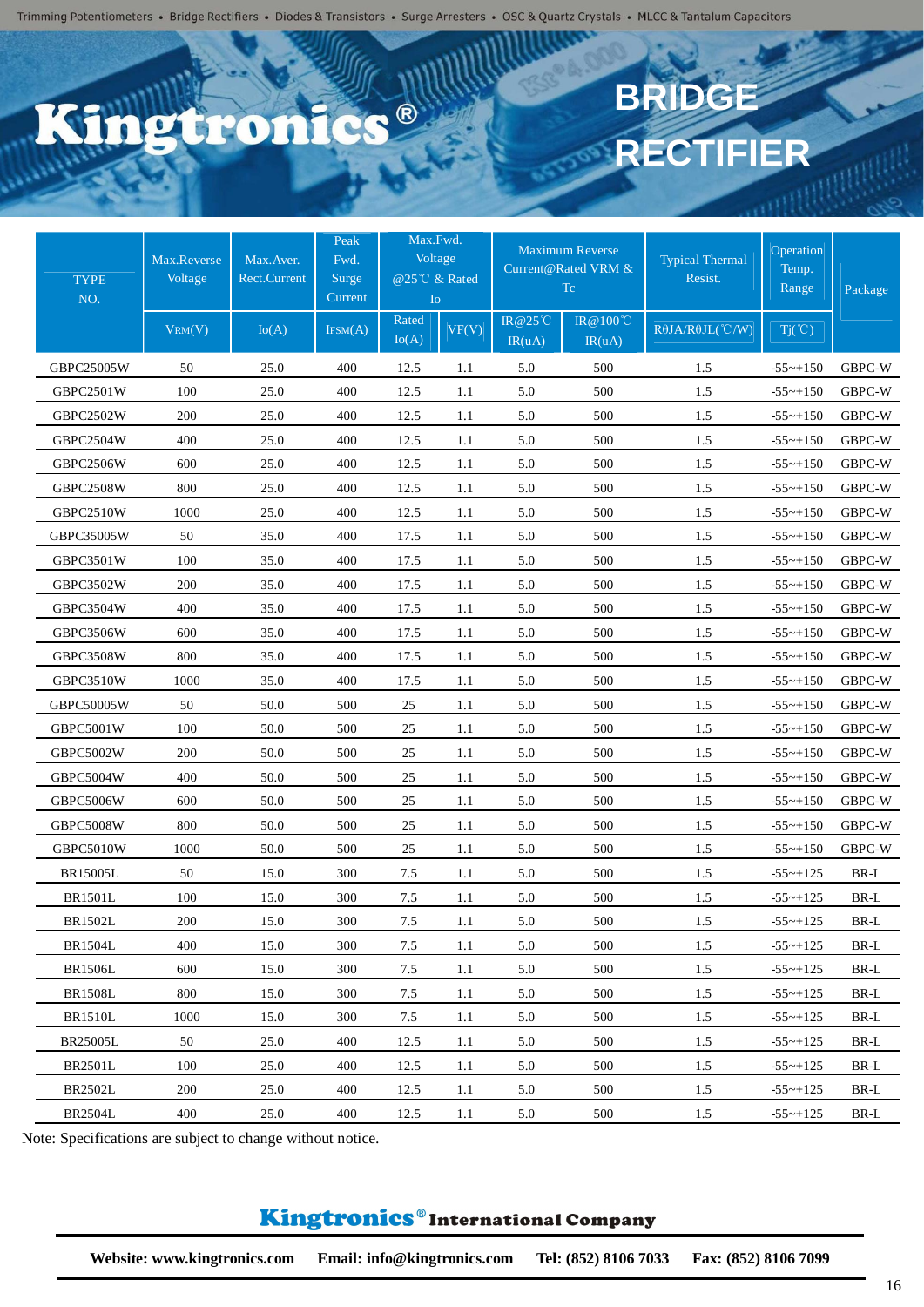## CS<sup>®</sup> etro

# **BRIDGE RECTIFIER**

| <b>TYPE</b><br>NO. | Max.Reverse<br>Voltage | Max. Aver.<br>Rect.Current | Peak<br>Fwd.<br>Surge<br>Current | Max.Fwd.<br>Voltage<br>@25℃ & Rated<br>I <sub>o</sub> |       |                   | <b>Maximum Reverse</b><br>Current@Rated VRM &<br>Tc | <b>Typical Thermal</b><br>Resist. | Operation<br>Temp.<br>Range | Package      |
|--------------------|------------------------|----------------------------|----------------------------------|-------------------------------------------------------|-------|-------------------|-----------------------------------------------------|-----------------------------------|-----------------------------|--------------|
|                    | VRM(V)                 | Io(A)                      | IFSM(A)                          | Rated<br>Io(A)                                        | VF(V) | IR@25°C<br>IR(uA) | IR@100℃<br>IR(uA)                                   | $R\theta$ JA/ $R\theta$ JL(°C/W)  | $Tj(\degree C)$             |              |
| <b>BR2506L</b>     | 600                    | 25.0                       | 400                              | 12.5                                                  | 1.1   | 5.0               | 500                                                 | 1.5                               | $-55$ ~ $+125$              | $BR-L$       |
| <b>BR2508L</b>     | 800                    | 25.0                       | 400                              | 12.5                                                  | 1.1   | 5.0               | 500                                                 | 1.5                               | $-55$ ~ $+125$              | BR-L         |
| <b>BR2510L</b>     | 1000                   | 25.0                       | 400                              | 12.5                                                  | 1.1   | 5.0               | 500                                                 | 1.5                               | $-55$ ~ $+125$              | BR-L         |
| <b>BR35005L</b>    | 50                     | 35.0                       | 400                              | 17.5                                                  | 1.1   | 5.0               | 500                                                 | 1.4                               | $-55$ ~ $+125$              | BR-L         |
| <b>BR3501L</b>     | 100                    | 35.0                       | 400                              | 17.5                                                  | 1.1   | 5.0               | 500                                                 | 1.4                               | $-55$ ~ $+125$              | BR-L         |
| <b>BR3502L</b>     | 200                    | 35.0                       | 400                              | 17.5                                                  | 1.1   | 5.0               | 500                                                 | 1.4                               | $-55$ ~+125                 | BR-L         |
| <b>BR3504L</b>     | 400                    | 35.0                       | 400                              | 17.5                                                  | 1.1   | 5.0               | 500                                                 | 1.4                               | $-55$ ~ $+125$              | BR-L         |
| <b>BR3506L</b>     | 600                    | 35.0                       | 400                              | 17.5                                                  | 1.1   | 5.0               | 500                                                 | 1.4                               | $-55$ ~+125                 | BR-L         |
| <b>BR3508L</b>     | 800                    | 35.0                       | 400                              | 17.5                                                  | 1.1   | 5.0               | 500                                                 | 1.4                               | $-55$ ~ $+125$              | BR-L         |
| <b>BR3510L</b>     | 1000                   | 35.0                       | 400                              | 17.5                                                  | 1.1   | 5.0               | 500                                                 | 1.4                               | $-55$ ~ $+125$              | BR-L         |
| <b>BR50005L</b>    | 50                     | 50.0                       | 500                              | 25                                                    | 1.1   | 5.0               | 500                                                 | 1.4                               | $-55$ ~+125                 | BR-L         |
| <b>BR5001L</b>     | 100                    | 50.0                       | 500                              | 25                                                    | 1.1   | 5.0               | 500                                                 | 1.4                               | $-55$ ~ $+125$              | BR-L         |
| <b>BR5002L</b>     | 200                    | 50.0                       | 500                              | 25                                                    | 1.1   | 5.0               | 500                                                 | 1.4                               | $-55$ ~ $+125$              | BR-L         |
| <b>BR5004L</b>     | 400                    | 50.0                       | 500                              | 25                                                    | 1.1   | 5.0               | 500                                                 | 1.2                               | $-55$ ~+125                 | BR-L         |
| <b>BR5006L</b>     | 600                    | 50.0                       | 500                              | 25                                                    | 1.1   | 5.0               | 500                                                 | 1.2                               | $-55$ ~+125                 | BR-L         |
| <b>BR5008L</b>     | 800                    | 50.0                       | 500                              | 25                                                    | 1.1   | 5.0               | 500                                                 | 1.2                               | $-55$ ~+125                 | BR-L         |
| <b>BR5010L</b>     | 1000                   | 50.0                       | 500                              | 25                                                    | 1.1   | 5.0               | 500                                                 | 1.2                               | $-55$ ~+125                 | BR-L         |
| <b>SKBPC25005</b>  | 50                     | 25.0                       | 360                              | 40                                                    | 1.2   | 10                | 500                                                 | 1.2                               | $-55$ ~+125                 | <b>SKBPC</b> |
| SKBPC2501          | 100                    | 25.0                       | 360                              | 40                                                    | 1.2   | 10                | 500                                                 | 1.2                               | $-55$ ~ $+125$              | <b>SKBPC</b> |
| SKBPC2502          | 200                    | 25.0                       | 360                              | 40                                                    | 1.2   | 10                | 500                                                 | 1.2                               | $-55$ ~+125                 | <b>SKBPC</b> |
| SKBPC2504          | 400                    | 25.0                       | 360                              | 40                                                    | 1.2   | 10                | 500                                                 | 1.2                               | $-55$ ~ $+125$              | <b>SKBPC</b> |
| SKBPC2506          | 600                    | 25.0                       | 360                              | 40                                                    | 1.2   | 10                | 500                                                 | 1.2                               | $-55$ ~+125                 | <b>SKBPC</b> |
| SKBPC2508          | 800                    | 25.0                       | 360                              | 40                                                    | 1.2   | 10                | 500                                                 | 1.2                               | $-55$ ~+125                 | <b>SKBPC</b> |
| SKBPC2510          | 1000                   | 25.0                       | 360                              | 40                                                    | 1.2   | 10                | 500                                                 | 1.5                               | $-55$ ~ $+125$              | <b>SKBPC</b> |
| SKBPC2512          | 1200                   | 25.0                       | 360                              | 40                                                    | 1.2   | 10                | 500                                                 | 1.5                               | $-55$ ~+125                 | <b>SKBPC</b> |
| SKBPC2514          | 1400                   | 25.0                       | 360                              | 40                                                    | 1.2   | 10                | 500                                                 | 1.5                               | $-55$ ~ $+125$              | <b>SKBPC</b> |
| SKBPC2516          | 1600                   | 25.0                       | 360                              | 40                                                    | 1.2   | 10                | 500                                                 | 1.5                               | $-55$ ~ $+125$              | <b>SKBPC</b> |
| <b>SKBPC35005</b>  | 50                     | 35.0                       | 425                              | 40                                                    | 1.2   | 10                | 500                                                 | 1.5                               | $-55$ ~+125                 | <b>SKBPC</b> |
| SKBPC3501          | 100                    | 35.0                       | 425                              | 40                                                    | 1.2   | 10                | 500                                                 | 1.5                               | $-55$ ~+125                 | <b>SKBPC</b> |
| SKBPC3502          | 200                    | 35.0                       | 425                              | 40                                                    | 1.2   | 10                | 500                                                 | 1.5                               | $-55$ ~ $+125$              | <b>SKBPC</b> |
| SKBPC3504          | 400                    | 35.0                       | 425                              | 40                                                    | 1.2   | 10                | 500                                                 | 1.5                               | $-55$ ~+125                 | <b>SKBPC</b> |
| SKBPC3506          | 600                    | 35.0                       | 425                              | 40                                                    | 1.2   | 10                | 500                                                 | 1.5                               | $-55$ ~+125                 | <b>SKBPC</b> |

Note: Specifications are subject to change without notice.

### Kingtronics®International Company